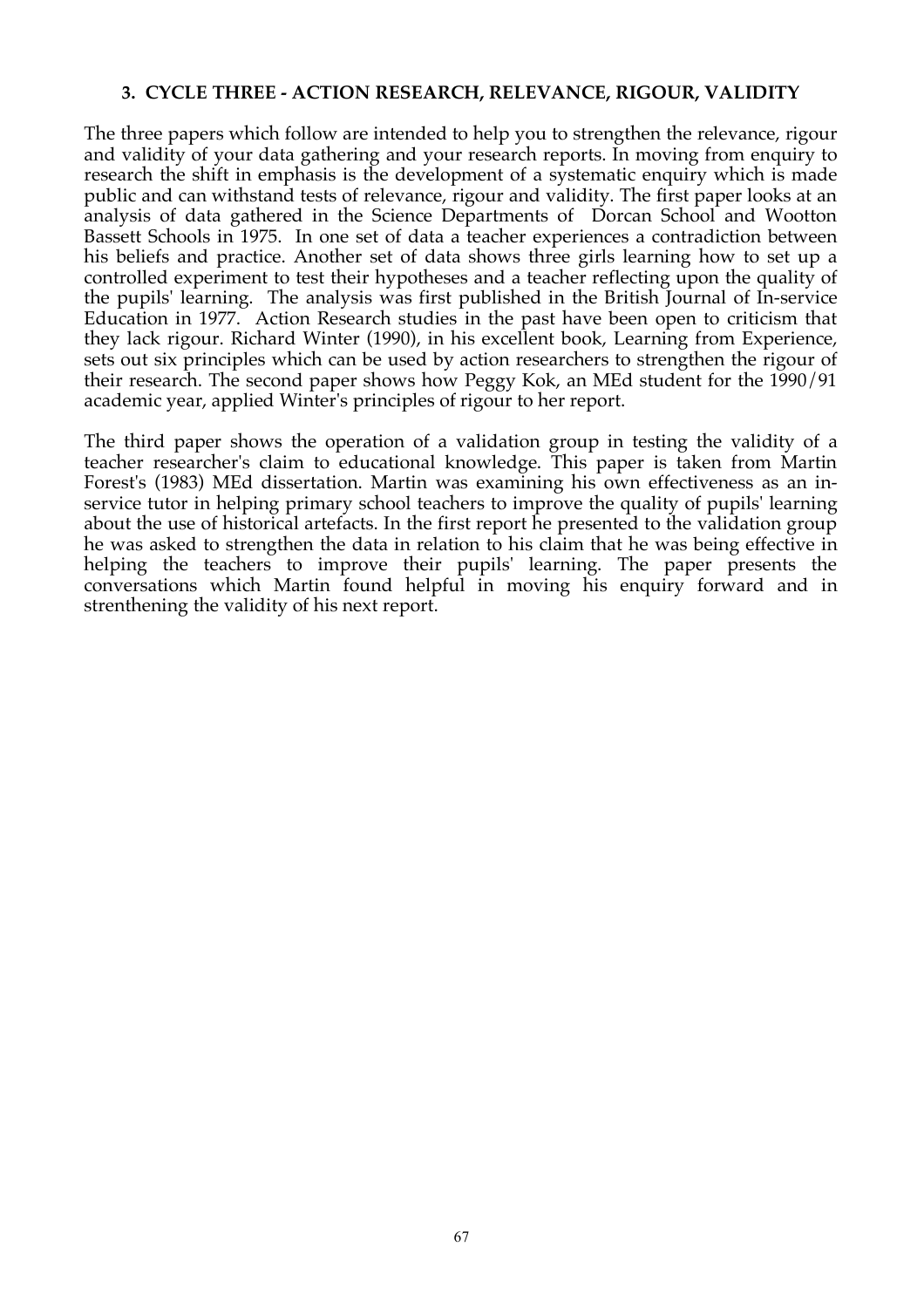### **3.1 IMPROVING LEARNING IN SCHOOLS - AN IN-SERVICE PROBLEM**

#### **PUBLISHED IN THE BRITISH JOURNAL OF IN-SERVICE EDUCATION Vol3 No2 1977**

Jack Whitehead University of Bath

A central function of in-service education is to improve educational standards within schools. There are, however, few case studies which show how particular forms of in-service support have influenced improvements in classroom practice. The case study below describes how the in-service support from Bath University Science Centre influenced improvements in learning for 11-14 year olds in mixed ability science groups.

#### **The Form of In-Service Support**

In February 1974 the following form of in-service support was offered to science teachers from Bath University Science Centre.

"If four or more members of a department wish to move towards enquiry learning a tutor will attend weekly or fortnightly meetings at a school to plan syllabuses and participate in the production of resources. For schools with one or two members of staff interested in specific curriculum changes we will organise meetings with teachers from three or four schools. We also hope to develop an evaluation service with you. this will entail video taping, interviews, and *practical problem solving situations with each other and the pupils".*

Bulletin No. 1, Bath University Science and Technology Centre.

This form of in-service education was based upon the following assumptions

1) Teachers could isolate the problems they experienced when they were not living their intentions in practice.

2) Within the science teachers' intentions was a view of scientific thinking which accepted that asking questions was a necessary component of this type of thinking.

3) Teachers needed easy access to resources which would help solve their problems.

4) Teachers could evaluate the contradictions between intentions and practice when presented with objective evidence. Evaluate, that is, in terms of the relations involved in the transformation of intentions into practice.

#### 1. **Isolating the Problems**

In February 1974, a group of 6 science teachers from 3 comprehensive schools discussed their problems with a lecturer from the Bath Science Centre and committed themselves to work together to design, produce, organise and evaluate enquiry learning situations for 11-14 year olds in mixed ability groups.

The lecturer taped conversations with the teachers in which they explored their intentions, what they were doing in practice and what they could do about the differences, with the following results.

#### A) **The Teachers' Intentions**

The teachers intended to establish a learning situation in which the pupils gained an understanding of science, as a body of knowledge, a way of solving problems and a creative activity in which knowledge was generated. In relation to science as a creative activity they intended to create an atmosphere in which the pupils experienced freedom, trust and security to express and pursue personally and socially valued scientific enquiries.

#### B) **The Teachers Classroom Practice**

In practice, the teachers found themselves attempting to convey the same scientific body of knowledge to pupils of different abilities at the same time. They were aware of addressing the middle ability group and "missing" the more and less able. They were conscious that the relations or resources which would give the pupils the opportunity to pursue their own scientific enquiries did not exist.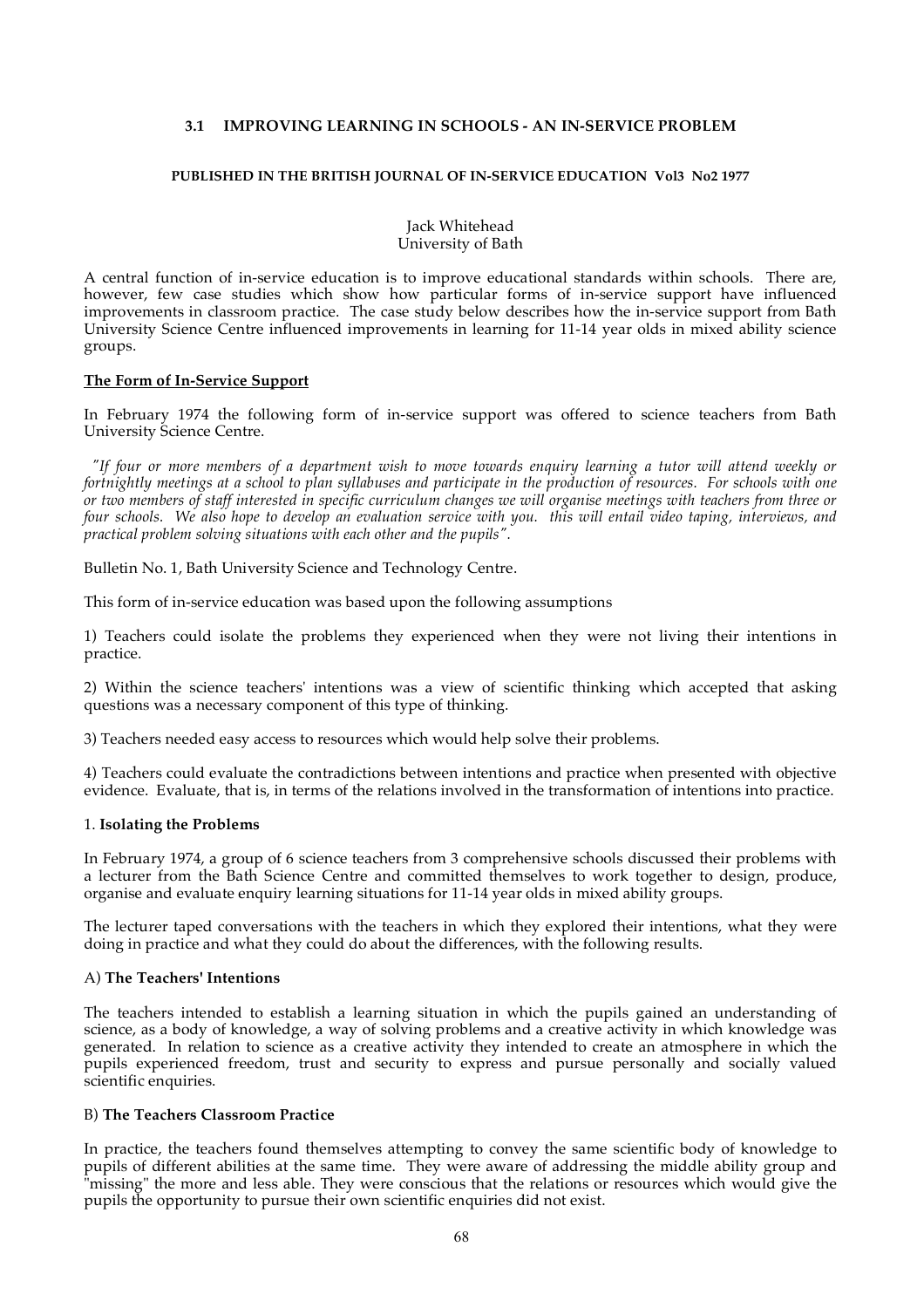## C) **What could be done?**

At a meeting in March 1974 the teachers agreed that the most urgent problem was the design and production of independent learning resources. These resources would allow the pupils to work at different rates with some degree of freedom, choice and independence. The account which follows, describes how a network of in-service support has evolved, between educational institutions, in response to the teachers' problems. This network involves giving the teachers access to the resources of:

1) The Schools Council, Wiltshire LEA and Bath University.

- 2) The Association for Science Education and Independent Learning in Science.
- 3) The Avon Resources for Learning Unit.
- 4) The Department of Education and Science.

This account is followed by examples of how a particular process of evaluation influenced improvements in teachers' and pupils' practice.

#### II **Access to Resources**

(1) The Schools Council, Wiltshire LEA and Bath University.

By the end of April 1974 it was obvious to the group that the increasing need for paper, duplicating equipment, secretarial, teacher and lecturers' time could not be met within informal procedures. As the Schools council had expressed its commitment to support local curriculum development projects, £6000 was requested for teacher secondment, resources and reprographic assistance.

The initial draft proposal was drawn up by the lecturer and submitted by him to the Council with a letter of support from the C.E.O. of Wiltshire LEA. The Head of the School of Education at Bath University agreed with LEA officials that the lecturer should direct the project on a one day a week secondment.

The process of formalising the in-service procedures nearly resulted in the abandonment of the project. When the procedures were informal, and improvements resulted from personal commitment rather than institutional role expectations, the teachers worked co-operatively, yet critically, in secure and trusting relations.

As the procedures began to be formalised, LEA advisors came to watch rather than participate and the teachers became so uneasy that productive activity nearly stopped between June '74 and January '75. In January 1975, however, the Schools Council formalised its support and other teachers began to attend meetings and share their resources. A second group of teachers formed in Salisbury in April 1975 in the same way that the Swindon group formed in February '74. This process of growth has continued.

(2) The Association for Science Education and Independent Learning in Science (ILIS)

Between September-December 1973 the members of Independent Learning in Science contributed copies of their resources to the Science Centre at Bath. These resources were extremely valuable in stimulating the teachers' imagination to see ways of improving standards in their mixed ability science groups. This resource collection has been used extensively by science teachers in the area and the decision of the Association for Science Education to form a joint ASE/ILIS collection of Resources for mixed ability teaching, has made the resource collection at Bath University the most comprehensive in the Country.

(3) The Avon Resources for Learning Development Unit (RFLDU)

This Unit is a teachers' co-operative, planned, managed and operated by teachers for teachers. The aim is to produce an organisation to promote independent resource based learning in secondary schools, by making available a wider selection of resources than teachers could hope to produce individually for themselves. The Science Editor of the Unit has, from September 1975, played an active part in the Swindon and Salisbury groups, helping with design problems and producing workbooks of very high graphic design and reprographic quality.

(4) The Department of Education and Science.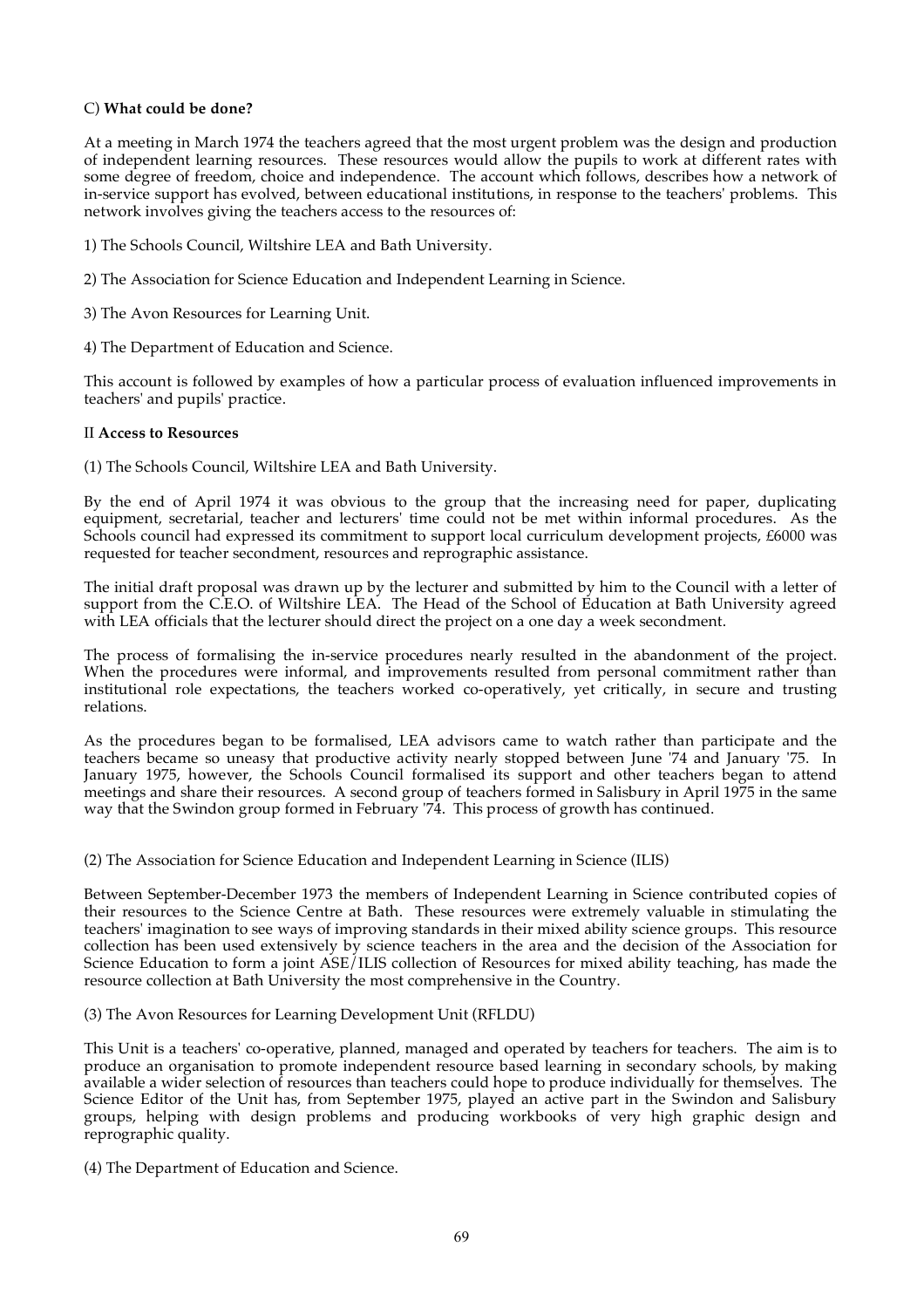Financial support from the Schools Council finishes in august '76. In order for the work to continue the local inspectors of the DES have accepted in principle that they will finance a one year in-service course of some 80 hours duration entitled "Improving learning for 11-14 year olds in mixed ability science groups". This course is based on the formation of working groups of teachers in a similar process to that described above. Of crucial importance to the form of in-service support offered, to teachers, from Bath University, was the creation of the process of evaluation described below.

#### III **The Process of Evaluation**

The process of evaluation was based on the third assumption above that teachers could evaluate the contradictions between their intentions and practice when presented with objective evidence. When the first drafts of the workbooks were produced by individual teachers they were criticised and modified. The materials were typed onto Gestetner Skins in the Science Centre and class sets were reproduced in each school for trial. The lecturer visited schools once a fortnight to observe the classrooms and to video tape and interview the pupils and teachers. The video tapes were viewed immediately after the lessons or at the next meeting of the working group. Transcripts of the interviews on the teachers' intentions and pupils' interpretations were given back to the teachers within a fortnight.

The following example illustrates how the process of evaluation provided a basis for improvement for Roger Barrow, a science teacher in Wootton Bassett School.

### **A) STATEMENT OF INTENTIONS**

**Roger:** Well, I was concerned with the fact that most of myteaching was being pitched in the middle of the ability range and I wasn't really catering for individuals. I also had the problem of designing courses for teachers who are not specialists in particular fields. In the first instance I feel we must produce good work schemes which increase the teachers and pupils confidence. When we have built up our understanding of this situation we can then move on to the second phase of responding to the learners questions.

**Jack:** You see the vital thing is getting the kids to ask questions?

**Roger**: I'm not sure everybody agrees. I feel that so much of what has happened in Science Teaching has been a dull simulation, jumping through hoops at the appropriate moment at the command of the teacher or the examiner. I've come to realise over a period of time that we were chaining any creativeness and inventiveness in science. I know someone has to work through all the permutations and combinations but I think we have got to open out the possibilities for originality. I think so much of what we do in science is forced on us by exam syllabuses and kills all expression of opinion or development of ideas.

**Jack:** I can see what you are getting at but I'm curious how you came to these ideas and how you are going to create the situation to make it possible for your pupils.

**Roger:** I came from a very rigid grammar school where I was very dissatisfied with what was happening. I went into the comprehensive system with the hope that I would find greater freedom and a greater concentration on the needs of the individual. The first step is creating the learning situation I believe in was to move over to this more individual approach because then you can respond to the kids and if they ask a question you can say, "go on and try it".

**Jack:** Have I understood, when you are face to face with your pupils you are struggling in your relationship with them to help them be creative in the sense that they can ask questions and you must try and show them resources which can help in their enquiries.

**Roger:** Yes, that's right. The individual teacher is a vital part of the process. Recently we had four teachers on the same scheme. I suppose because I had a large hand in writing the scheme I somehow got a better relationship with my class. I don't know what it is but it's a different relationship to some of the others who were struggling with the materials.

#### **B) Pupils' Responses**

- (i) One of Roger's pupils was interviewed by Jack Whitehead:
- **Jack:** What kind of things did you do yourself?
- **Paul:** Well, we got all the apparatus and put it up ourselves and poured in the mixtures ourselves and we did, Mr Barrow just helped us a little bit, if we were stuck.
- **Jack:** Really, yes. Did you ask any questions about the way you were doing this?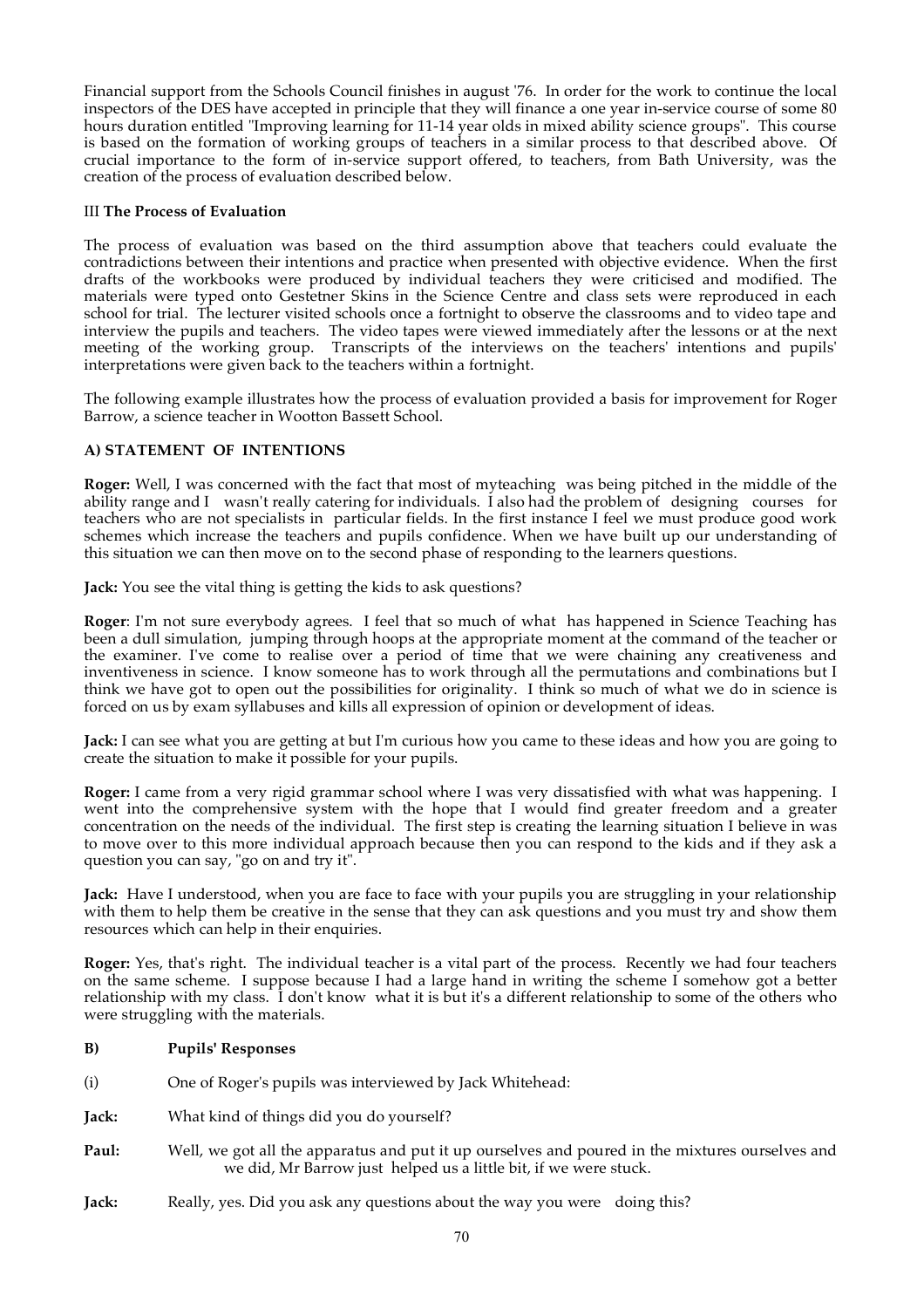| Paul:         | No.                                                                                                                                                                                                                                    |
|---------------|----------------------------------------------------------------------------------------------------------------------------------------------------------------------------------------------------------------------------------------|
| Jack:         | You didn't. You just did it?                                                                                                                                                                                                           |
| Paul:         | Yes.                                                                                                                                                                                                                                   |
| Jack:         | But where did you get your ideas from then, if it didn't come from you?                                                                                                                                                                |
| Paul:         | Well, Mr Barrow had a little talk with us in the beginning and<br>then he got all our stuff out for<br>us and we put it up and we went to go and get it and then we did our experiments.                                               |
| Jack:         | I see. As you were doing the experiments did you have any ideas of your own that you wanted<br>to test?                                                                                                                                |
| Paul:         | No.                                                                                                                                                                                                                                    |
| Jack:<br>were | I see. And if you've got questions of your own, like when I put that in front of you, you said, you<br>know, I've tried to separate it, is that because when you're given substances like this, you<br>told how to separate it or not? |
| Paul:         | Mr. Barrow helped us a little bit.                                                                                                                                                                                                     |
| Jack:         | Yes.                                                                                                                                                                                                                                   |
| Paul:         | And he told us if we were doing things wrong. If we did we started again.                                                                                                                                                              |
| Jack:         | Yes. The thing I want to try to find out is do you have any ideas of your own that you'd really<br>like to think about and test out.                                                                                                   |
| Paul:         | No, not really.                                                                                                                                                                                                                        |
| Jack:         | You don't?                                                                                                                                                                                                                             |
| Paul:         | No.                                                                                                                                                                                                                                    |
| Jack:         | What do think scientists do? Do you think all their problems are always given to them or do<br>you think that some scientists really try to think out ideas of their own.                                                              |
| Paul:         | Yes.                                                                                                                                                                                                                                   |
| Jack:         | Which one do you think?                                                                                                                                                                                                                |
| Paul:         | That they try to think it out themselves. Trying to make things that can help people,<br>medicines or something.                                                                                                                       |
| (II)          | Roger interviewed his own pupils.                                                                                                                                                                                                      |
| Roger:        | You remember that, and you had to try to save water yourself didn't you? Yes?                                                                                                                                                          |
| Tracey:       | Yes.                                                                                                                                                                                                                                   |
| Roger:        | Well, what did you do it stop to evaporating away?                                                                                                                                                                                     |
| Tracey:       | We put a dish on the top of a beaker with water in it and put ice in it.                                                                                                                                                               |
| Roger:        | Oh, yes. Why did you get that idea?                                                                                                                                                                                                    |
| Tracey:       | I'm not quite sure.                                                                                                                                                                                                                    |
| Roger:        | You're not quite sure. Did you see other people                                                                                                                                                                                        |
| Tracey:       | No                                                                                                                                                                                                                                     |
| Roger:        | Or did you work it out for yourself?                                                                                                                                                                                                   |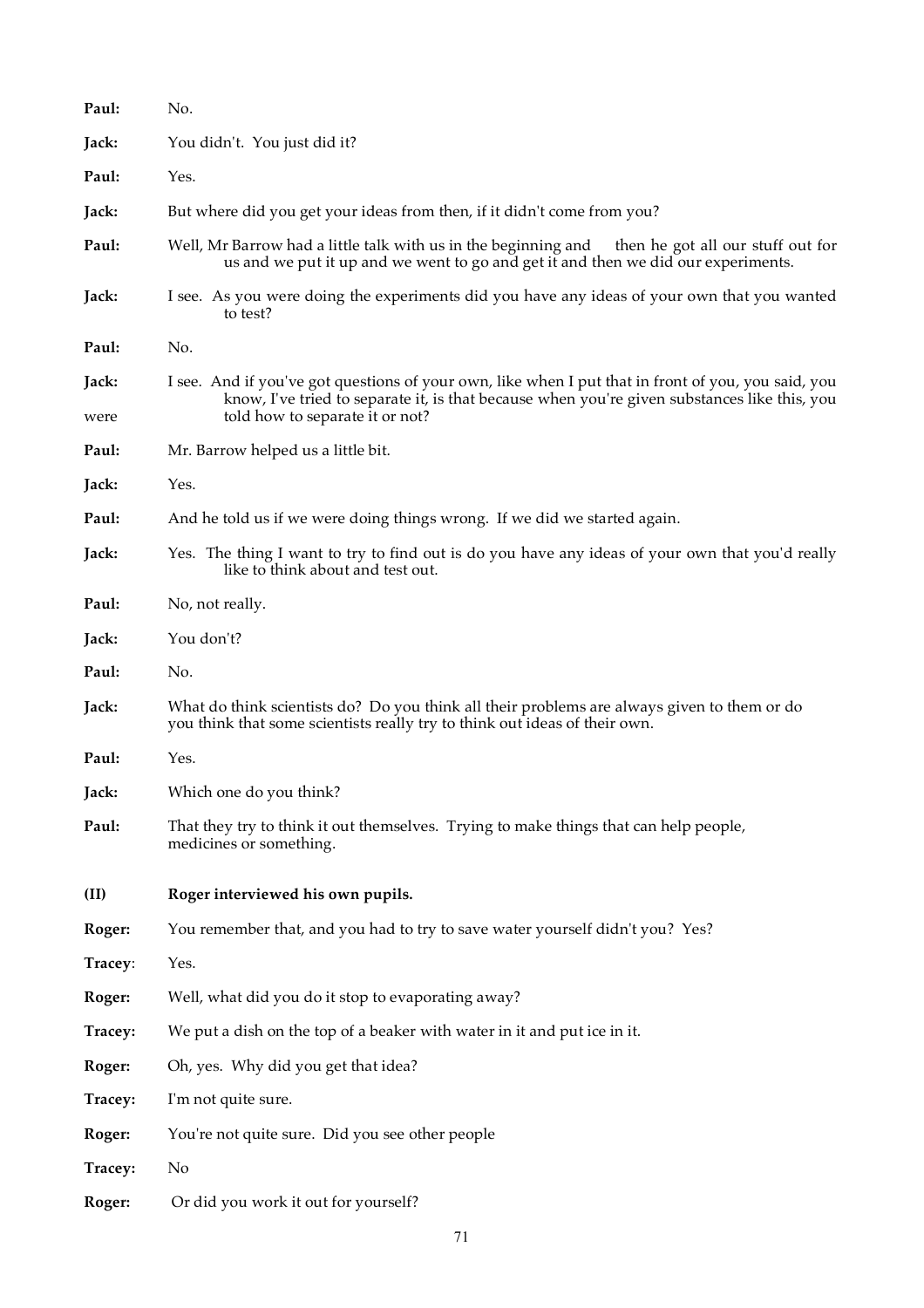| Tracev: No. |                                                   |
|-------------|---------------------------------------------------|
| Roger:      | How did you get it then? You just don't remember. |
|             | <b>Tracev:</b> You told me.                       |

**Roger:** I told you! Deary me. That's the second person who's said I told them, been splitting obviously. What was the ice doing then?

This process of evaluation has highlighted to Roger Barrow the gap between his intentions and his actual classroom practice. Roger modifies his approach with the following result.

| Roger:     | Now what I want to do is just ask you one or two questions about what we've been doing in                                                                               |
|------------|-------------------------------------------------------------------------------------------------------------------------------------------------------------------------|
| discovered | science this term. First of all what did you do, what were you expecting when you<br>that you'd got science on your timetable? Did you have any idea what you would do? |
| Boy:       | No, not much. Well, some that we did in our other school was very different.                                                                                            |
| Roger:     | I see, what was different about it?                                                                                                                                     |
| Boy:       | Well, it was more set, you know, they did more for you instead of now you have to do more for<br>yourself.                                                              |
| Roger:     | You feel you've had to do more for yourself?                                                                                                                            |
| Boy:       | Yes.                                                                                                                                                                    |
| Roger:     | Have you enjoyed doing more for yourself?                                                                                                                               |
| Boy:       | Yes. It's the independence of it                                                                                                                                        |
| Roger:     | The independence of it you enjoy?                                                                                                                                       |
| Boy:       | Yes. Discovering the actual thing with nobody telling you what's going to happen.                                                                                       |
| Roger:     | You really enjoyed that did you?                                                                                                                                        |
| Boy:       | Yes, that's what I like about it.                                                                                                                                       |
| Roger:     | You like that? Oh splendid.                                                                                                                                             |

#### **Finally, Roger Barrow attempts, in dialogue, to make sense of his experiences.**

**Jack**: How far do you think that the basic ideas that we are working with are feasible?

**Roger**:Well, I think the questions pupils ask fall into three categories, there are those who are asking a shallow, trivial question for the sake of asking a question, or because sir said they were to think about some questions on the topic; there are those who ask a question quite seriously but are totally lacking in the ability to follow through their question with any sort of mature thought about it because the questions they've asked require some kind of thought and therefore they need guidance. This is where they need a resource, something you can put into their hand, at least to start them. This is the biggest problem with any project, getting them going. Once you've started the lesson off, or particularly the project overall off, then one can spend time in individual groups, one can help them. Now the third group asks serious questions and are capable of following them through, like Ian and Gary with that plastic stuff. They were capable of a very mature level of thinking and the way they faced up to the problems they met en route was exceedingly encouraging.

#### **This example shows how the evaluation process has helped a teacher to appreciate the varying reactions** of children to learning situations, and therefore to a modification of his behaviour in a direction which is **most likely to lead to the practical realisation of his intentions.**

The above form of in-service support for teachers has been described in terms of the teachers problems, access to the resources of different institutions and a process of self-evaluation. The claim that this form of in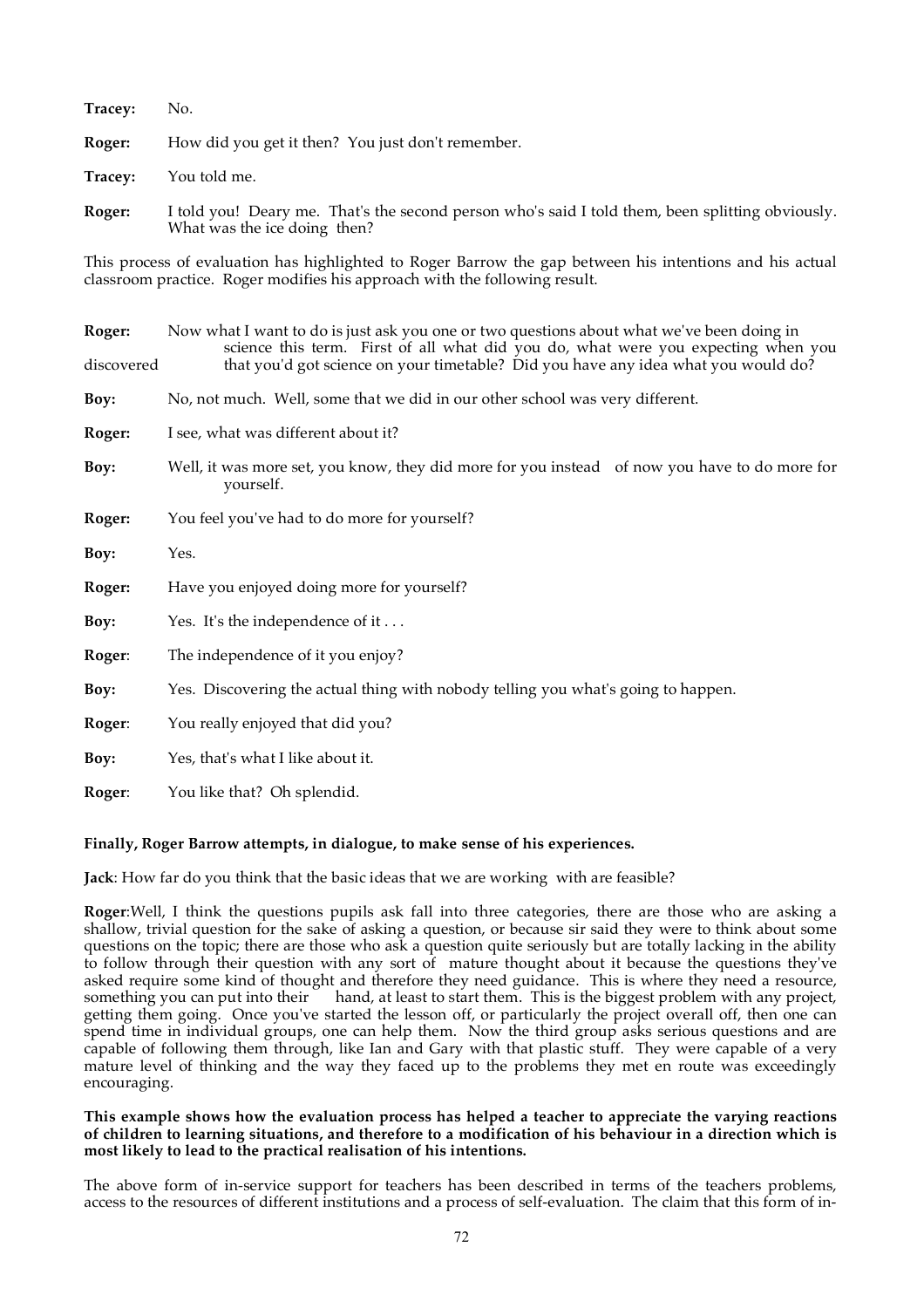service support has influenced improvements in practice is based on the following evidence. This evidence clearly demonstrates how learning has actually taken place within a classroom where the children were working on a series of experiments highly structured by worksheets. The majority of the class could continue their activities with a minimum of supervision from the teacher. This allowed the teacher the opportunity of fulfilling the role of "consultant, advisor or tutor".

It allowed the process of self-evaluation to occur in dialogue between a teacher and small groups of learners.

Four second year girls were measuring the acidity or alkalinity of a metal oxide by adding drops of indicator (a green liquid) into a mixture of the powder and water. One pair obtained an orangy-red liquid indicating an acid and the other pair obtained a blue liquid indicating an alkali. They went to the teacher, formulated their problem, "we got different colours" and received permission to continue work to solve their problem.

By the end of a double lesson they succeeded, after three failures involving highly creative work, to obtain the same blue colour indicating that the metaloxide is alkaline.

**Teacher:** What was important about what you were doing?

**Tracey:** It's just that, well, when we got different answers, we couldn't see why we got different answers and so we wanted to get them so that they were the same.

**Judith:** We were excited . . . It would have been better if we'd had longer.

**Teacher:** I mean, why was what you did so valuable? What was it's value to you?

**Judith:** I suppose it was our own little discovery.

**Denise:** We achieved something . . . we don't normally get so interested in lessons, but this time we just got interested because we wanted to find out the answer to it.

**Teacher:** Was it the answer, the so-called answer that was important or was it something else?

**Tracey:** Well, we was very pleased when we got the right answer, but I don't know . . . well, every other experiment that I do is normally a complete flop and, well, this one seemed to be going quite well and so I got really interested in it.

**Teacher:** But for someone coming into the room, your experiment would have seemed *more* of a flop than the normal. Do you understand that? They would have seen one of you with a blue colour and one of you with an orange colour and said 'well something has gone wrong . . . do it again . . . it's not right'. In fact it would have seemed a complete flop.

**Tracey:** Well, it came out of a . . . well, it wasn't exactly a flop, but it was more or less, but the reason was . . . it started off with a flop and we got it to a good experiment. Well, I thought it was.

**Teacher:** What do you feel you created in this room?

**Sandra:** Noise!!!

**Judith**: I suppose, you know, the atmosphere was, we were just more excited after it didn't work twice, so, you know, we just kinda, well when the teacher come into the room and saw it was a flop, I don't think I could have seen it as a flop, because it was, you know, just a discovery which you wanted to take further. So if they saw it as a flop then I can't see why.

#### **And subsequently:-**

**Judith:**Well, I suppose really it was that we were doing an experiment off our own bats, and it working was the most important thing because it was our achievement and not prompted by the teacher and it wasn't what everybody else was doing, so it was different and so we enjoyed it more than we would have before.

**Teacher:** Are there any questions that you want to ask me?

**Judith:**Well, in the next lesson, can we carry on?

**Sandra:**Yes, 'cos we didn't find out why. All we did was we finished the experiment, you know, just got the result the same, but we didn't find out why!!!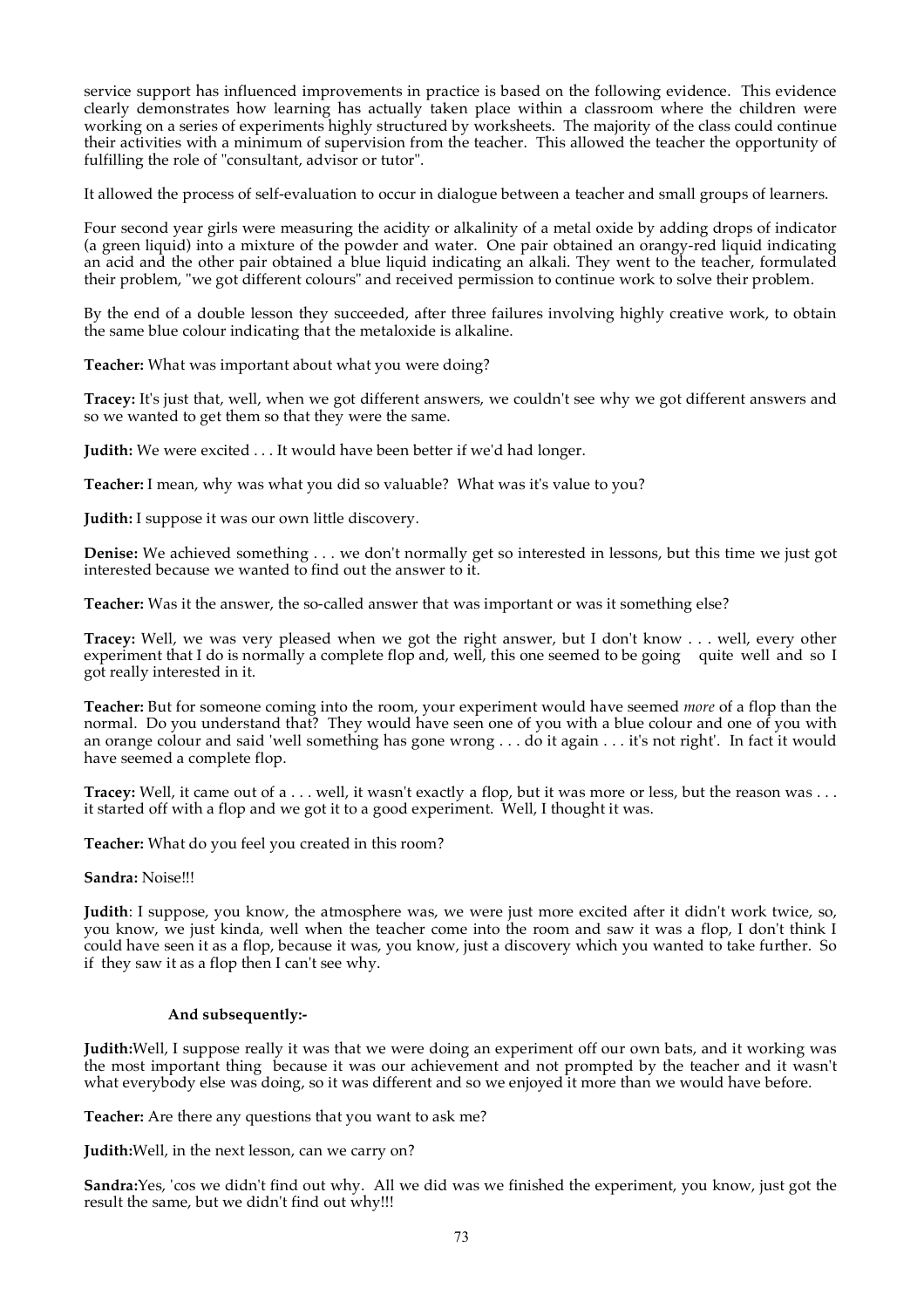**Teacher:**Right! Yes. That's what you want to do. That would be good, you know, to find out what it was that made the metal oxide go, on the one hand blue and on the other hand red.

#### **The dialogue shows how the evaluation process has encouraged the formulation of a new question; A sudden realization that another problem has arisen to which they were personally committed.**

This personal commitment to the solution of a question which they had formulated produces a huge leap in their understanding of the scientific process, in their motivation and in the understanding of the concepts of acids and bases.

They continue their investigation:

**Teacher:** Denise, can you tell me about the experiment you are doing today?

**Denise:** Well, I get two test tubes, but I *don't* fill them up with the same amount of water and I measure up the *same* amount of metal oxide, one spatula, and 7 drops of indicator. Tracey uses dirty test tubes, Sandra uses exactly the same amount of water but different amounts of indicator but the same amount of water and metal oxide.

They say that the results might have been wrong the first week, for one of four reasons:

- 1. They used different amounts of water.
- 2. They used different amounts of metal oxide.
- 3. They used different amounts of indicator.
- 4. They used dirty tubes.

The experiments they devise use a sophisticated technique called "a controlled experiment" where one variable (i.e. amount of water) is altered while all other factors are kept constant. This concept is notoriously difficult for a major proportion of children at this age when taught in the more conventional ways.

They obtained their results.

**Teacher**: Now you've said "It's nothing to do with the amount of water it's nothing to do with the amount of metal oxide, or with dirty tubes, or the amount of indicator. In fact it doesn't seem to be to do with anything that you've tested.

#### **Sandra:** No.

**Teacher:**Now what do you think was different about the experiment that you did last week which makes it different to the experiment you did this week?

**Tracey:** Well I suppose what we could try, sir, is that we could have say, different amounts of water in the test tubes and different amounts of metal oxide and dirty test tubes and see whether it was all four of them.

#### They are saying "It wasn't one factor on its own that made the difference but it could have been caused by **all these factors acting together!**

**Teacher**: Yes, that is certainly true. It could have been. What about this idea. The oxide should turn indicator a blue colour, but last week you had one tube that went red. Could it have been a dirty test tube which had acid in it?

**Tracey:** Wouldn't it go neutral, because a certain amount of acid and a certain amount of alkali in there . . . shouldn't it turn neutral, but we didn't. We got a very strong acid and one got a very strong alkali.

**Teacher:** You think about that.

**Sandra:** I don't get what you mean.

**Tracey:** I thought about it before I asked you!

**Teacher:** Well, think about it again. Sandra, you don't understand what we are driving at, do you?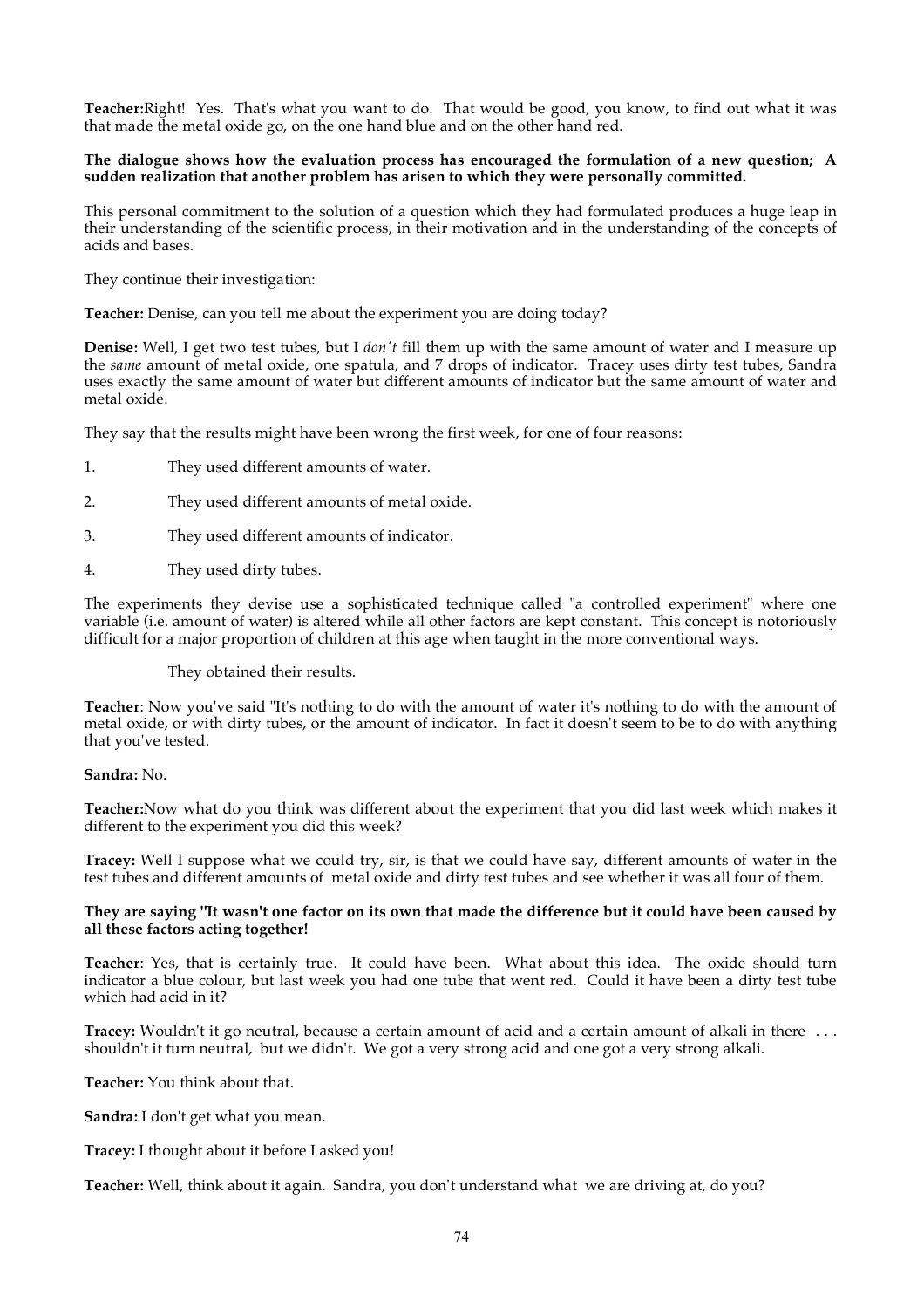### **Sandra:** No.

**Teacher:** The mistake might have occured last week because you had a dirty test tube and it had acid in it already. Now what would happen if you did all this in a test tube which was dirty to begin with, with a bit of acid. What might happen?

**Sandra:** What . . . what, you mean if we did an ordinary experiment and it turned acid and then we tipped it out without washing it, do you mean?

**Teacher:** Mm.

**Judith:** Well then it would turn acid wouldn't it.

**Tracey:**Well no, it wouldn't. If you have got metal oxide and that's, well we found out it was a very strong alkali. A strong alkali and a strong acid is going to make neutral isn't it?

**Teacher:** Well it depends . . .

**Sandra:** You've got to have virtually the same haven't you.

**Teacher:** Yes it's a balance isn't it.

**Sandra:** Tracey said if you had a strong acid and a strong alkali - would make a neutral, but how is Tracey going to know how much acid is in there to add the same amount of alkali?

**Teacher**: Good point.

**Judith:** If we use a syringe, then we could put exactly the same in, so we know that it's balancing, or we know if it's stronger or weaker.

**Sandra:** But we don't know how much acid is in there.

**A minute ago Sandra didn't understand the problem the other girls were raising. She has now grasped** the idea of 'acids cancelling out alkalis' and of her own accord is appreciating the idea of balancing out **different quantities of acids and alkalis whose "strength" is un-known. A giant leap.**

#### **Conclusion**

The form of in-service support offered to teachers from Bath University Science Centre has influenced improvements in educational standards in 11-14 year old mixed ability science groups. This form of support has emerged from an exploration of the 4 assumptions above. These assumptions are related to enquiry learning, teachers isolating their own problems and evaluating their own practice and an easy access to resources. The resources included the objective evidence on which the teachers evaluate the contradictions between their intentions and classroom practice.

The above form of in-service education is not offered as a blueprint for improvements in classroom practice. The improvements occur through the creative power of individual teachers to transform their own situation. The above form of support is one attempt to respond helpfully to the problems of those teachers who are involved in their own local curriculum development.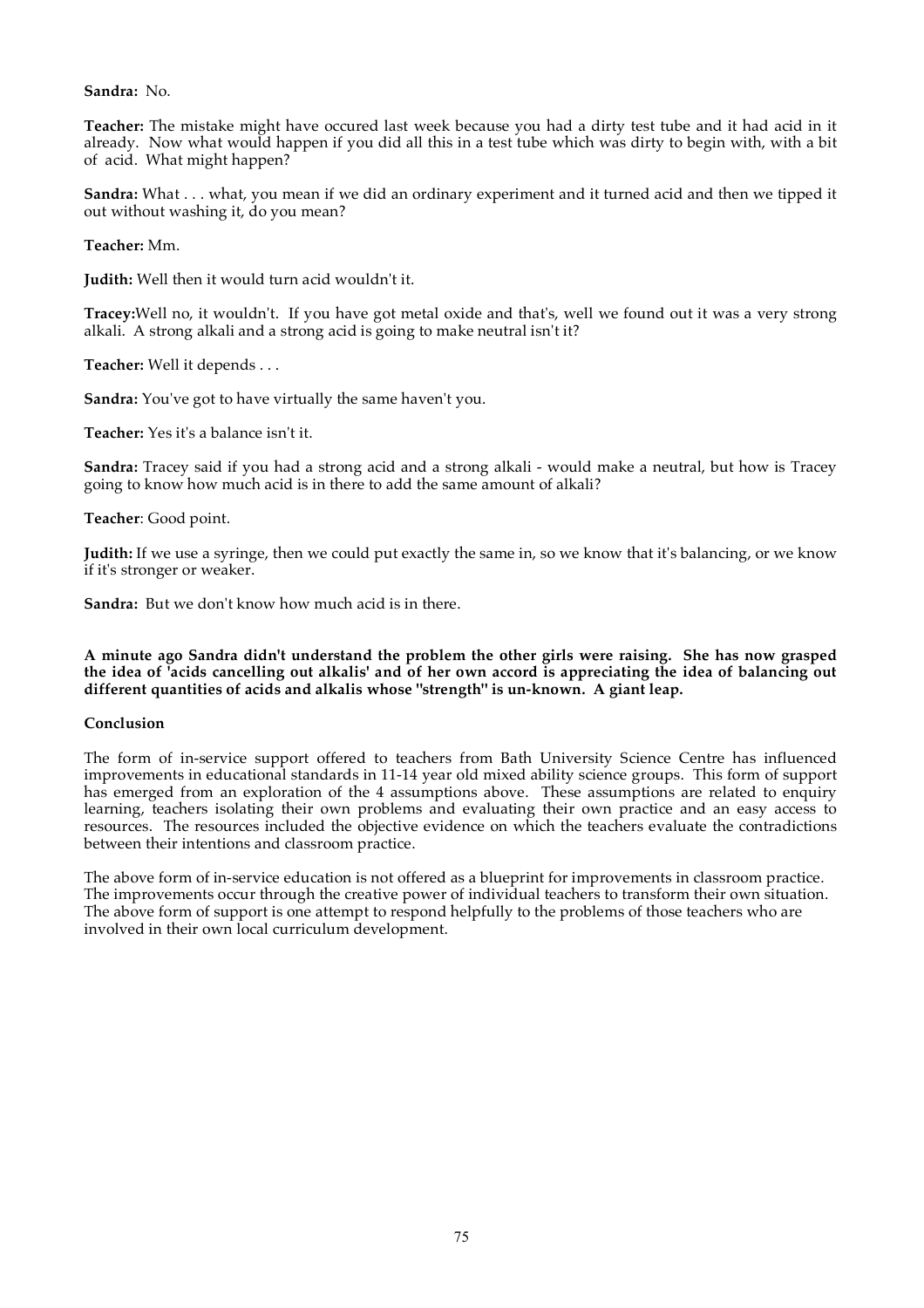### **3.2 RIGOUR IN AN ACTION RESEARCH ACCOUNT**

### **Peggy Kok MED Student University of Bath Bath BA2 7AY April 1991**

#### **Presented to the International Conference of the Classroom Action Research Network, University of Nottingham, 19-21 April 1991**

**NOTE:-** My assignment was divided into two parts. The extracts below are taken from the end of part one and the whole of part two. They are focussed on the application of Winter's criteria of validity to my work. The discussions described in the text are with Jan Winter, Leslie Jefferson, Jack Whitehead and Stephen Bailey - my colleagues on the MED programme. The appendices desribed in the text are too bulky to present here. They were submitted with the successfully submitted report for an MEd assignment on Action Research.

### **THE PLURAL STRUCTURE OF MY ACTION RESEARCH REPORT**

The data in this inquiry is made up of my action research diary  $(\underline{Appendix C})$ , the paper above and the transcript of the discussion on my paper ( $\Delta$ ppendix D) and an analysis of the transcript ( $\Delta$ ppendix E) which contains the insights I had gained from the collaborated efforts of my peers and tutor.

My inquiry in this Action Research module had metamorphosed from the intention to find out the effectiveness of my nonverbal skills in teaching to seeking a way to resolve the tension I experienced between the way I was (structured, organised, mechanistic) and the way I felt I should be (valuing people, reflective, dialectic). This turmoil within my head and body was recorded in my diary - the first account produced in this inquiry.

Born out of that tension was the paper presented above. This paper is an account (second one in this inquiry of mine) of how I found relief through writing about my tension trying to see a way to resolve the conflict of ideas in my head. The final piece of data is the critique of my second account in the form of a tapescript of the discussion on my paper and a videotape of the discussion.

The problem facing me now is how should these accounts be organised for analysis? I cannot resist (the positivist in me is not yet dead) designing a structure that has a logical flow to it - analysis and interpretation of data, conclusion and recommendations.

Winter (1989) typifies a conventional report as:

"linear, presenting a chronology of events, or a sequence of cause and effect; they are presented in the single voice of the author, who organizes evidence to support his or her conclusions, so that the report will seem authoritative and *'convincing' to readers."*

However, because the process of Action Research seeks "differences, contradictions, possibilities, questions, as ways of opening up new avenues for action....and situations cannot be reduced to a consensus, but must be presented in terms of the multiplicity of viewpoints which make up the situation" (Winter, 1989) an Action Research report has to be expressed in a different format.

Winter considers the appropriate format for an Action report to be a 'plural structure' which consists of "various accounts and various critiques of those accounts, and ending not with conclusions (intended to be convincing) but with questions and possibilities (intended to be 'relevant' in various ways for different readers)."

At this point of my report, I am still struggling with this report. It is difficult for me not to have the familiar research report framework to guide me along. It is a very painful experience for me not to have a skeleton to fill out my research efforts. How I wish I can write under neat headings like "Analysis and interpretation of data" and "Conclusion and recommendations."

How do I present the "dialectical, reflexive, questioning and collaborative form of inquiry" (Winter, 1989) that is action research? How should a piece of action research be presented without using any positivistic framework and yet in the eyes of the world, measures up to the validity and reliability associated with scientific research? Action research is a highly personal endeavour, so how could it have general applicability?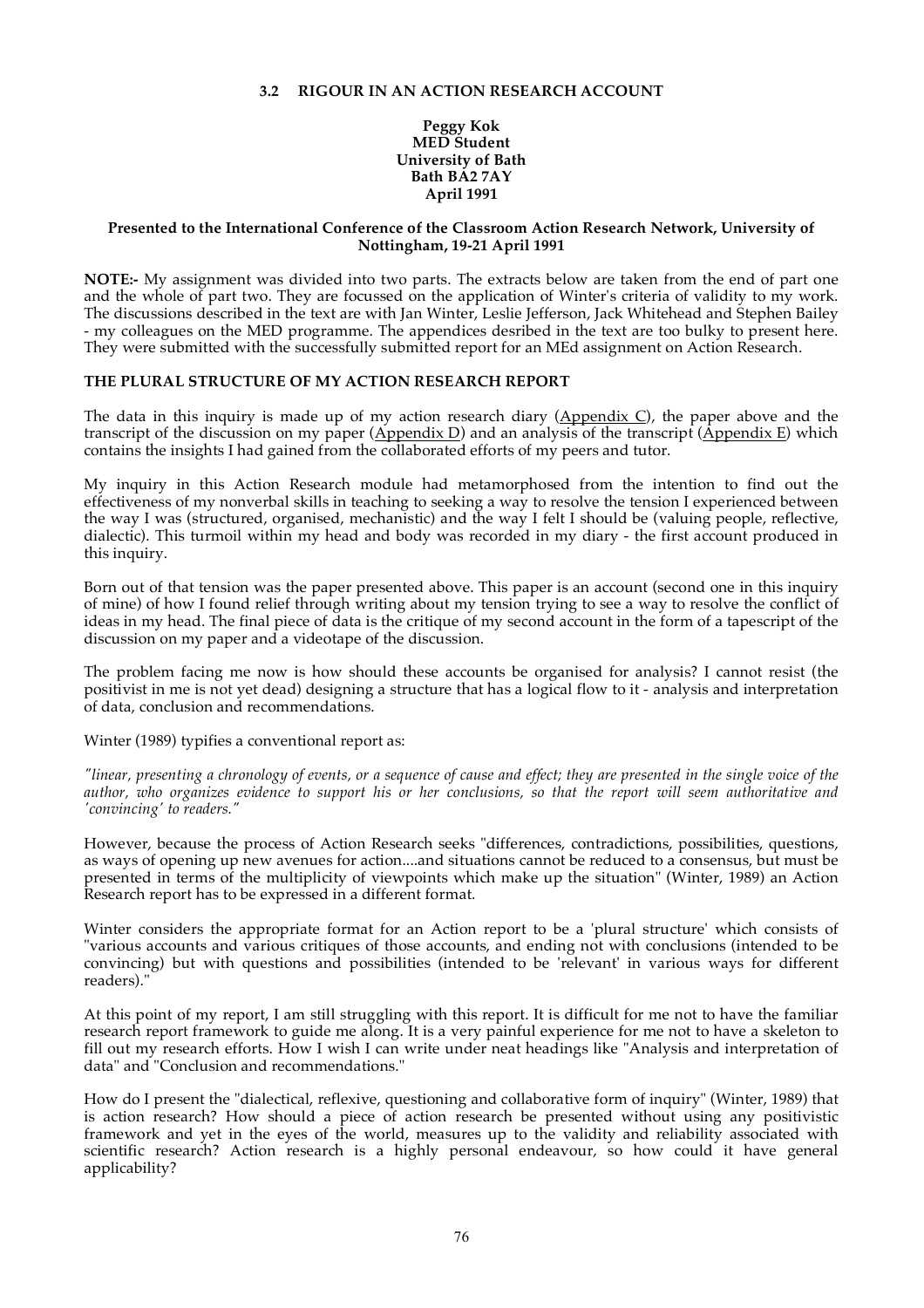I find solace in the following part of Winter's discussion of plural structure, his fifth principle in the conduct of Action-Research:

"...one does not need to address explicitly a universal audience or to utter a statement in the form of a universal law in order for one's words to have a general significance: 'significance' is, in a very important sense, in the mind of the beholder, as an interpretation which finds points of contact, of relevance, to which the beholder can relate."

I have all the data in my hands and the significant truths have already been extracted from the transcript of the discussion on my paper. I believe that amongst the people who read this action research report, there will be someone who will harmonise with the chords I struck within the structure of the situations I have presented in my diary, my paper and my analysis of my tapescript. Having said that I am convinced that my action research report so far has fulfilled the criterion of plurality of structure.

Logically, the analysis of my tapescript should be presented in the following paragraphs as it is the highlight of my report. I have relegated it to a position at the rear of this report not because it is unimportant but because at this point, a new concern has emerged: I am concerned now with whether my accounts will stand up to the scrutiny of those who:

"cast doubt upon the value of small-scale inquiry carried out with minimal resources by people actively engaged in the *situations they are investigating."* (Winter, 1989)

For readers who are interested in my original inquiry, they could read my accounts in Appendices C, D & E. For now I urgently need to find the answers to my new inquiry. Therefore, the progress of this report from this point onwards will be to investigate if my action research efforts have been rigorous enough to stand against comparisons with scientific research.

To facilitate that investigation, I shall use five of Winter's (1989) "Six principles for the conduct of Action-Research" as criteria for judgement. The fifth principle, that of plural structure, has in my view been followed closely and have been discussed above. In the following paragraphs I shall use examples from my accounts to show that I have fulfilled each of the remaining five criteria. I shall use the data from the analysis of the tapescript in  $\Delta$ ppendix  $D$  to prove my case. It will be for my readers to judge and decide if they are in agreement with my interpretations and claims.

# **PART 2: IS THERE RIGOUR IN MY ACTION RESEARCH INQUIRY IN PART 1?**

#### **Principle No. 1: Reflexive critique.**

Winter (1989) explains the first principle, that of reflexivity, in the following way:

"The thesis of reflexivity begins by insisting upon modest claims: making judgements depends on examples from various *personal experiences (not on representative samples of universally agreed categories). These examples can be analyzed,* but no analysis will be complete or final, because inquiry will take the form of questioning claims rather than making claims. The result of the inquiry will thus take the form of a dialogue between writers and readers concerning possible interpretations of experience, rather than a single interpretation thrust upon a passive reader by a writer whose enquiry has resulted in certainty. It is this process of questioning claims which is itself a dimension of validity - not the only one *but an important one."*

Winter outlines the basic procedure of reflexive critique as follows:

1 Accounts will be collected, such as observation notes, interview transcripts, written statements from participants, or official documents.

2 The reflexive basis of these accounts will be made explicit, so that

3 claims may be transformed into questions, and a range of possible alternatives will be suggested, where previously particular interpretations have been taken for granted.

In the paragraphs that follow, I shall give examples of reflexive critique present in my inquiry with reference to the discussion on the paper I presented.

Having presented the gist of my paper to the group using a diagram which I had earlier put on the blackboard, I assumed the role of 'tutor' with the task of leading the group and in Jack's words, *"...to bring out* of people here their own inquiries in relation to what you have written and to get some genuine questions coming which *would be free and open, which will not be imposed as in skills training...".*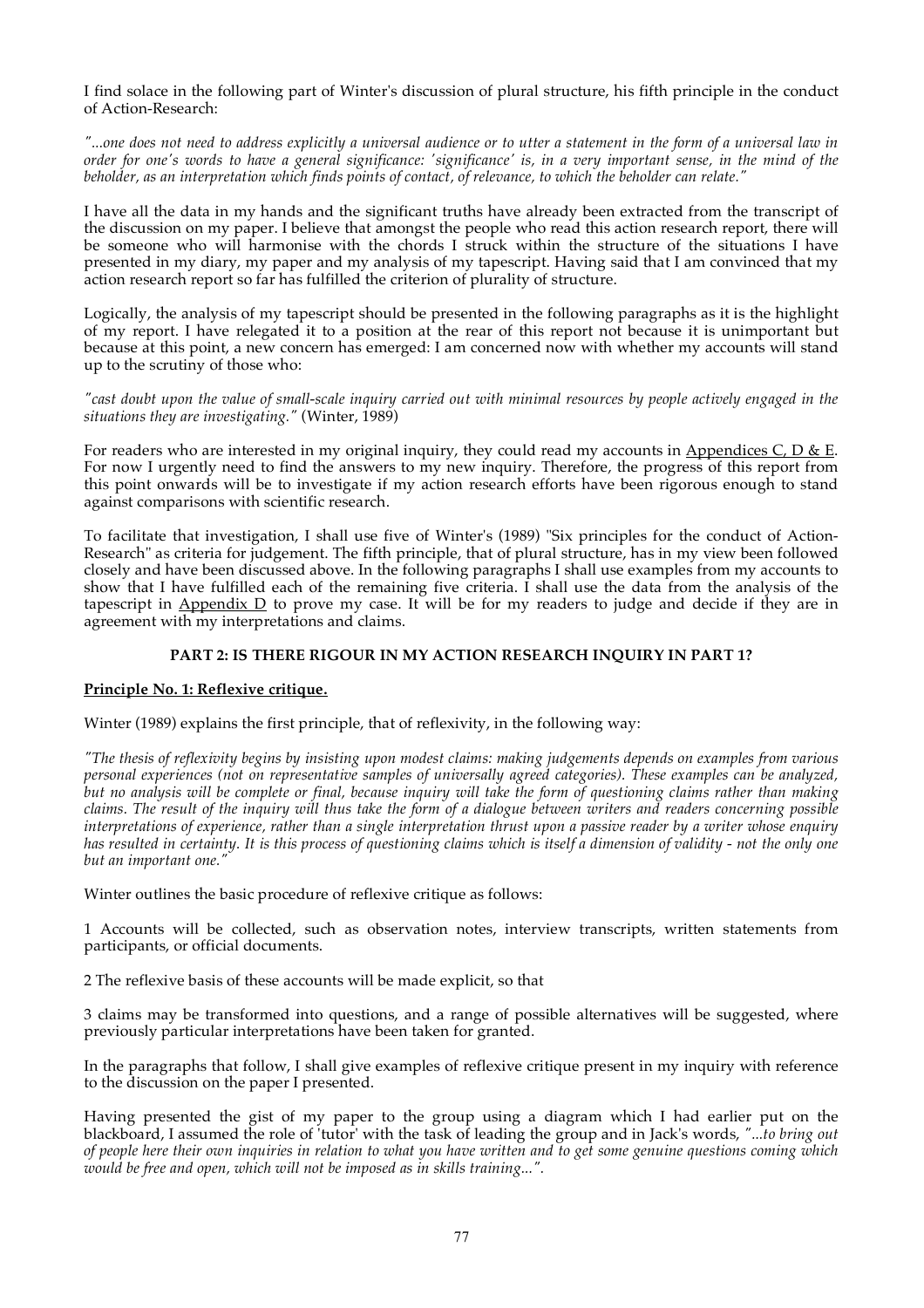Analysing the tape for evidence that I had performed this role assigned to me, left me with a sense of dissatisfaction. I could not honestly say that I had been successful in managing the group in this way. Most of the time, I was concerned with clarifying, answering, giving examples, views - hardly what a good discussion group leader would be doing. However, it is not my inability to fill out the role 'assigned' to me that I was unhappy about. It was my realisation my unquestioning acceptance of tasks given to me that woke me up to the fact that perhaps I should have made my feelings clear to people instead of complying ever so readily.

When Jack suggested that I took on the role of 'tutor' the day before the discussion, I was hesitant as I was doubtful if it was possible for me to simultaneously 'defend my paper' and take on the responsibility of charting the educational development of others. I did not voice my doubts strongly enough because Jack was the authority and I reluctantly agreed although I did say before I left him that I would have to "play it by ear" in the session the next day. But the fact remains that when tasks are delegated or assigned to me by those in authority to do so, I do not ask questions nor try to exert any influence by stating my case. If there is a job to be done, it should be done and done well, don't ask - that has been my philosophy. On page 4 of the transcript  $(\underline{Appendix D})$ , I stated emphatically that:

"...somebody has to be right, somebody has to tell me what to do, and if somebody tells me what to do I will make sure that I willdo ti to the best of my ability. Even here. The assignments - Jack says, you do a paper on the nature of teachers' knowledge, I never questioned or said that I would not do it, I will do, even the first AR (Action Research) - "Peggy you prepare a lesson plan." I never questioned why, did you notice that: Jack, I never asked you why because you were the teacher and you said to do it and every step of the way he said, "do this, do this and do this" and I did it."

Here I had made explicit a claim that I had been given orders to do things. This has consistently been my interpretation of such situations in which I perceive the other party as having more power than I. I would have lived with that belief probably for the rest of my life had it not been for Jan who remarked:

"That's an interesting perception of what's happened between you and Jack there because I don't perceive what's happened to me over the time that we've been together I have been told to do this, do this and do this and I have done them. I am not sure whether that's been true for you either because you perceived things that way."

That observation prompted me to ask Jack for confirmation and what he said was a revelation to me. He said:

*"I think I did make suggestions but you took them as instructions."*

I had not imagined that the words I had interpreted as instructions were possibly just suggestions which I did not have to obey.

Reflexive critique in this case has opened my eyes to the fact my conditioned responses to what I perceive as orders has deprived me of the freedom to explore possiblilities and exercise choices which could result in better quality work.

Here is another instance of reflexive critique in my inquiry:

The second most significant event in the discussion was my discovery that despite my consciousness of the fact that people's opinions should be valued and respected, I was observed to be rather undemocratic in an instance when I had the power to overrule the wishes of the majority. This observation was made by Jack when he said:

"You see, yesterday we were talking, and I was trying to suggest that your task today would be to bring out of people here their own inquiries in relation to what you have written and to get some genuine questions coming which would be free and open, which will not be imposed as in skills training. But when you offered choice to us at the beginning I knew how difficult that was for you and then as soon as you ot one person....(laughter). Because it was what you wanted to *do."* (Appendix D, page 5)

Jack was referring to the choices I offered to the group at the start of the discussion as to how they would like to have the session conducted. One of the choices was that I gave a short presentation using a diagram I had previously put up on the board. The other choice was that people would just respond freely to what I had written in my paper. Although the majority in the group preferred free response, I eagerly sprang to my feet to give a presentation as soon as one person had indicated such a preference.

Jack's evidence was corroborated by Steve and Leslie:

Steve: "Because it was what she'd wanted to do. First piece of evidence she finds to support, she gets to the blackboard." **Leslie:** *"Yes, going to the blackboard would enable her to be the instructor again."*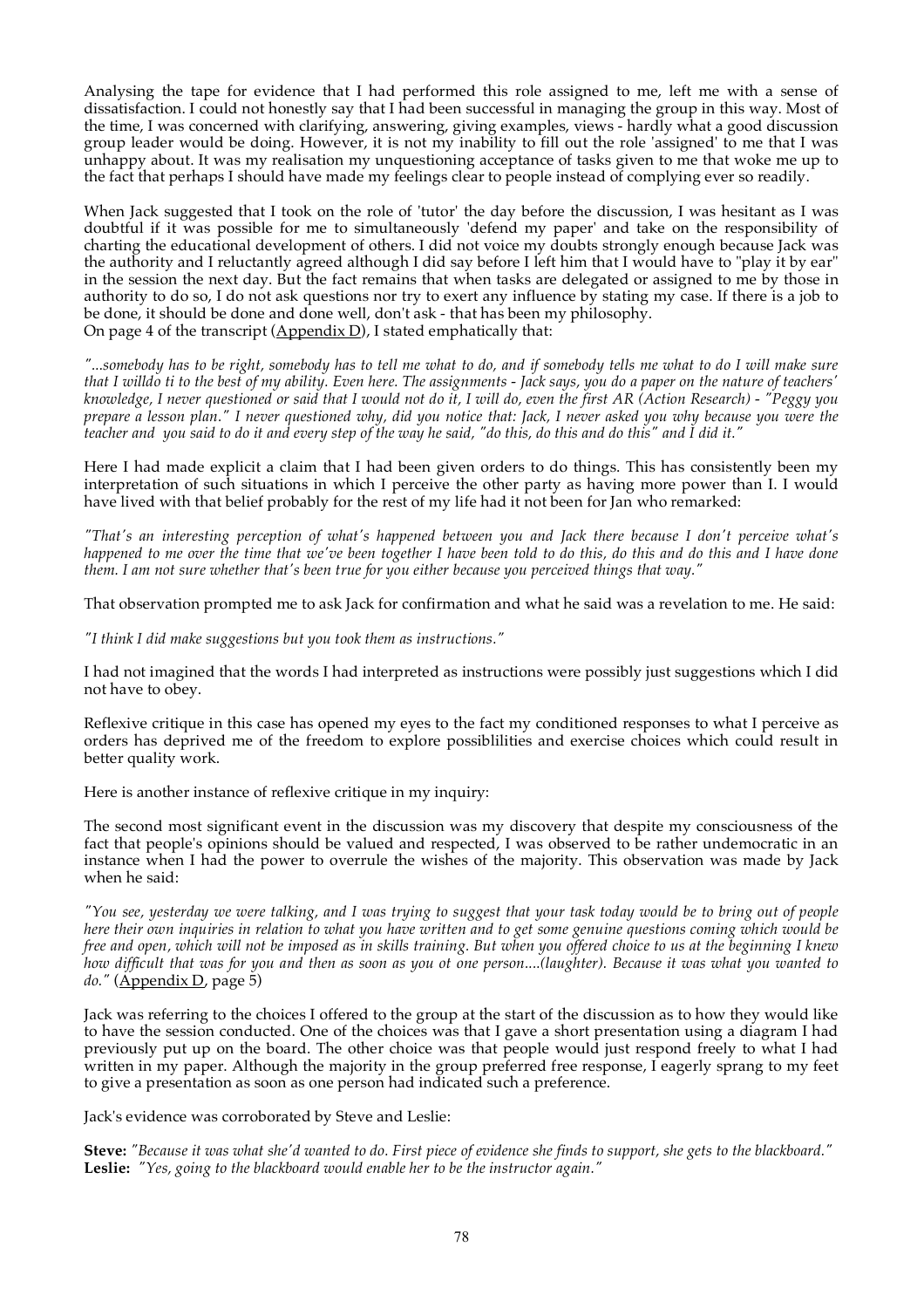These comments confirmed the fact that I still very much wanted to hold on to the control that a teacher had. By going to the board, I could do what I had planned beforehand and to give information because only then was I confident that everyone would at least have grasped the gist of my paper. Although my actions were natural responses to the situation, I had not realised their effects on people in the group especially those whose wishes I had ignored not intentionally, but because I was "desperate to get to the board". Perhaps I could have asked the people who had wanted free response to my paper their reasons for their choice instead of just counting hands.

Reflexive critique - people questioning my behaviour and telling me how they have interpreted my actions has enabled me to be more sensitive and respectful of the expressed needs of others. It has made me aware that there are other viewpoints apart from mine.

Lastly, where reflexive critique is concerned, I feel I have to mention that I was totally oblivious to the fact that my use of the masculine gender practically throughout the paper I presented had in Moira's words dismissed "half the population...". I had not thought that using man as generic was anything wrong as back home, we do not fuss about such things. However, Moira's indignation and anger set me thinking about this issue of equality between man and woman and I begin to see the logic behind it. It is not just words we are quibbling over, it is the fight for recognition as equals that had made Moira angry and having been there to experience her response to the way I had chosen to represent man/womankind, awoken me to another reality that I had been aware of but did not give much thought to until now.

### **Principle No. 2: Dialectic critique**

This principle is based on the concept of 'dialectics' as "a general theory of the nature of reality and of the process of understanding reality...". On this basis, Winter proposes a method of analysis which helps the researcher decide what is significant from amongst the numerous possible interpretations one can come up with when one takes a step back and reflects upon them. In simple terms, 'dialectics':

"...puts forward a coherent general theory both of the nature and structure of reality and also the process of analyzing and understanding reality....dialectics gives us a principled basis for making selections. It thereby helps to contain our potentially vast amounts of data and interpretation within the practical limits (for example, time, resources) of *practitioner research."*

Using dialectics as an approach to analysing data entails an investigation of:

 $"$ (1) the overall context of relations which gives them a unity in spite of their apparent separateness, and (2) the structure of internal contradictions - behind their apparent unity - which gives them a tendency to change, in spite of their *apparent fixity."*

Was there dialectic critique in my inquiry?. I would say yes. I had assembled my thoughts, beliefs and feelings into a paper and what I had presented in that paper was a structure of my reality - my work background, the political climate that shaped and sustained my thinking, how that thinking had been influenced by what I had learnt about action research and the writing and thoughts of those for and against positivism and finally, how I managed to find a way to accommodate the new ideas I had been exposed to within my life's framework. This was the definition of the scope of my inquiry.

The contradictions were picked out by my peers in the discussion of my paper. I had openly supported social engineering because it was, to me, the only logical way for us as a young nation to survive and progress. At the end of the paper, I said:

"I have thoughts, ideas and knowledge that were not there before. Now I look beyond ostensibly invincible structures and see a way of making life within it more meaningful and valued. I propose to introduce change in teacher training slowly and given time and modest successes there may be a possibility where there can be cooperation between government and *people in working towards reform in teaching training in the vocational and educational setting."*

The first few questions that followed my presentation were:

"What would an implementation of these ideas do for your society as a whole?....What is your motivation really? Is your system, the existing system working so poorly in terms of (a)producing people with skills and (b)producing happy people, or satisfied people or people who are going to live a full and rich life or are there any shortcomings in any of those *departments that you see that AR can ultimately improve?"*

Peter probably could not understand why I should now embrace the philosophy of Action Research when I had spent half of my paper glorifying the political system and economy of my country and even till the very end, I wrote: "I accept the way my country is run and I give my government my fullest support and loyalty."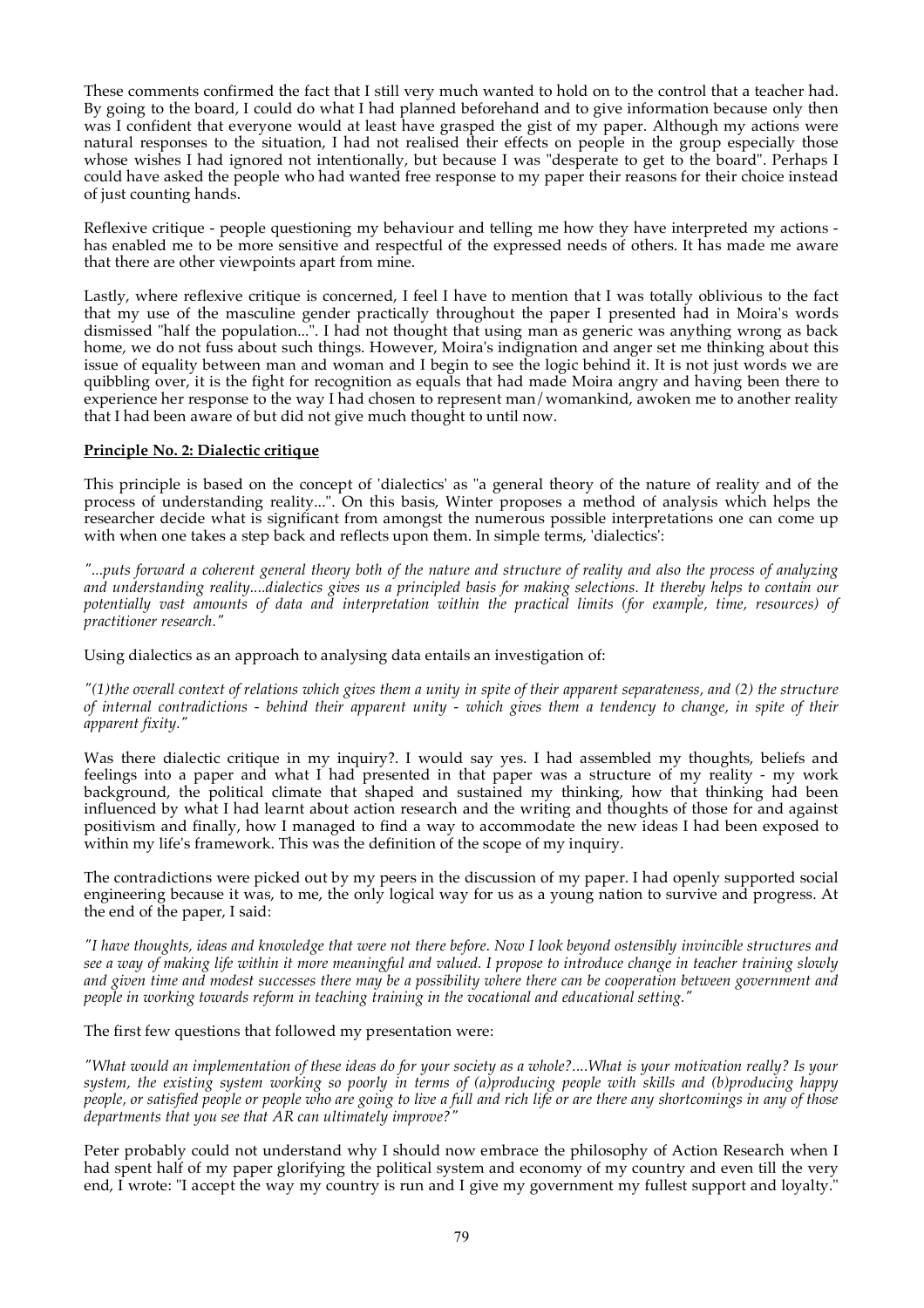It could have appeared that I was holding two ideas at the same time where what might be more plausible would be to have one or the other but not both together.

Though in thinking, I have moved into the realms of values as against structure and concern with the ends and not the means, in practice I have not really been transformed by what I have learnt and accepted through action research - democracy, justice, valuing people. The observations by the group set off contradictions in me. I want to be more humane, less mechanistic but all the ghosts of my past come to haunt me and to impose structures, order and control in the way I relate to the world and people. These contradictions are there and it will take some time and a lot of conscious effort on my part to resolve. I don't just feel that they are there, they were perceptively noted by Jan when she said: (Page  $10$ , Appendix D):

"I think she has oscillated between two extremes....This term you have been going in a different direction that you were going in the last. And I am not sure what I am left with here except you are in a lot of contradictions because there is a *lot there that is unspoken."*

Steve shares similar feelings when he said:

"Yes, I got a feeling that there is no synthesis yet. You have stated the thesis and antithesis and in some sense you are *leaving the synthesis somewhere in the future..."* (Appendix D, page 10)

These observations accurately describe the tension and contradictions within me from the time when I started to look for a focal point to build my paper around. With the completion of the paper I have released some of that tension in theoretical proposals but not in reality. Jack illuminated the group with the following explanation:

"...One of the central points about education and training is the point in which you are accredited, where judgements are made, where you are assessed. In relation to power and control that is where you begin to see how a system is organised....It may appear to be a throwaway line but I think it is very significant: "I do not care if I don't get and 'A' for this paper". I suppose, I think we all ought to care. If we feel that the quality of the work we've judged in relation to the criteria....Peggy's work itself justifies that judgement and we are in a set of power relations that might come to a different conclusion using the same criteria. Then it is what you do about it that the synthesis takes place. When she gets *back to Singapore, she intends to do certain things. We'll only see the synthesis in action there."*

I think I do not need to restate the obvious. The principle of dialectic critique was alive and kicking throughout my whole inquiry.

### **Principle No. 3: Collaborative resource**

The third principle - that of collaborative resource indicates:

a process of simultaneously giving weight to the understandings contributed by all members, and at the same time a." process of 'deconstructing' the various contributions so that we can use them as resources for 'reconstructing' new *categories and interpretations."*

Unlike positivitic research where the researcher is detached from those whom he observes, working collaboratively in action research means that:

"...it is the variety of differences between the viewpoints that makes them into a rich resource, and it is by using this resource (the differences between viewpoints) that our analysis can begin to move outwards from its inevitably personal *starting point towards ideas which have been interpersonally negotiated."*

In the previous examples given to illustrate reflexive and dialectic critique, I have shown how through other peoples' questioning of my statements and actions that had resulted in a broadening of my mind towards certain things. Reflexive critique would have been impossible without the operation of the principle of collaborative resource. Without collaborative resource, I would have been much poorer in knowledge, probably living in ignorant bliss that much of what I believed in was unquestionably right.

#### **Principle No. 4: Risk**

#### This principle states:

"that initiators of research must put themselves 'at risk' through the process of investigation....the process is not merely one of exposure to refutation, but of exploring possibilities for transformation....In engaging in a process where the purpose is change (innovation at the level of practice and the development of new insights concerning practice) we are part of the situation which is undergoing change. We have no theoretical basis for exempting ourselves from the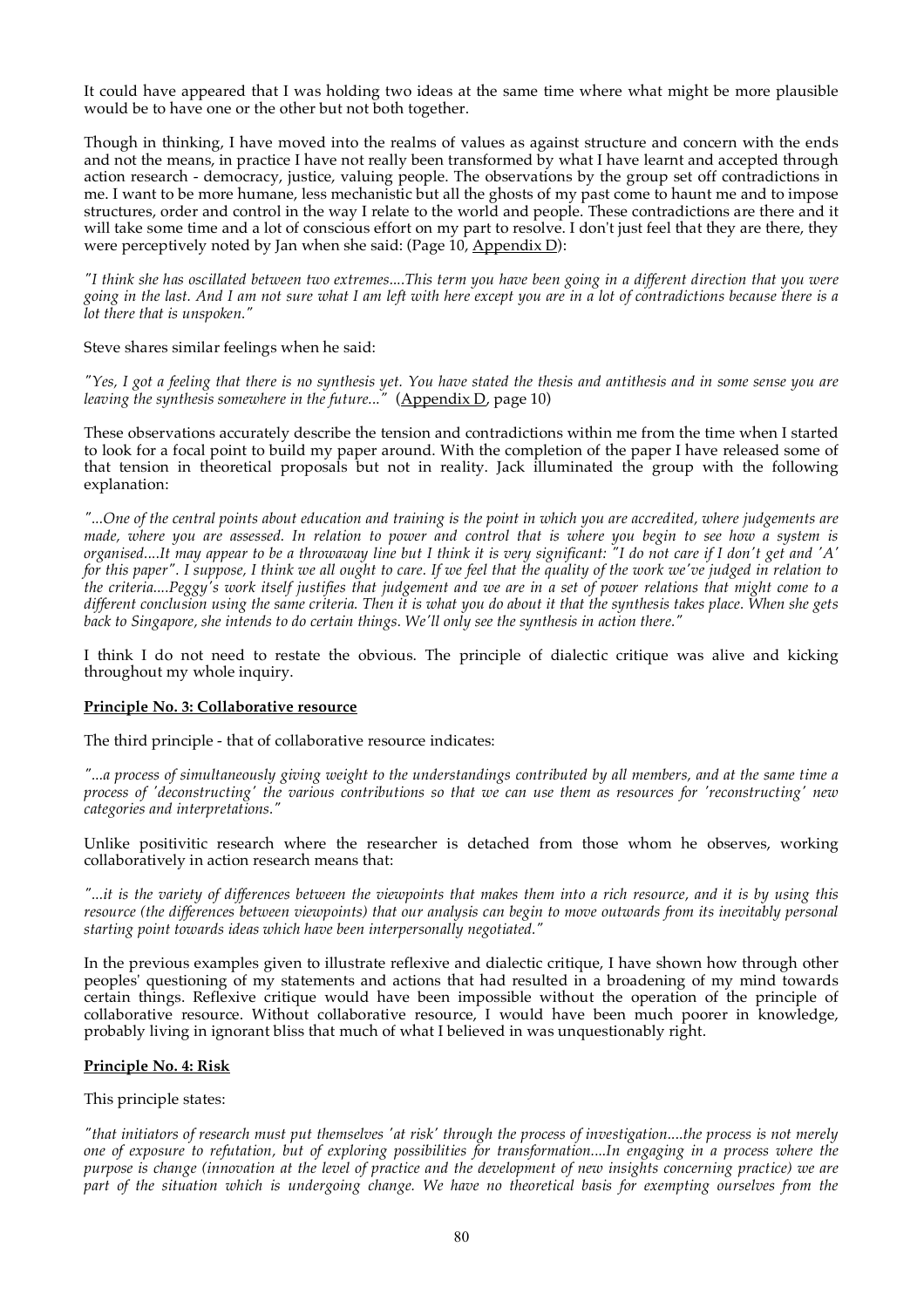processes we set in motion, and we do not want to be exempt; on the contrary, we want to change because we want to *learn as much as possible..."*

I think my enquiry has satisfied this criterion fully. Writing that paper for discussion was a 'risk'. I had consolidated my thoughts and views into 15 pages and I was prepared for people to question my claims, assertions, beliefs and proposals and to emerge from their scrutiny with a much wider and informed world view. Although the discussion did not focus on everything I had written it had resulted in the crystallisation of some significant insights and realisations that benefited me educationally and professionally. If anyone in the group was at risk, it was certainly me. I still remember what Steve said to me at the end of the whole ordeal (presenting the paper and having it discussed). He said I was "very brave". There can be no bravery without the element of risk present.

Furthermore, towards the end of my paper, I had made some proposals on how I would change the face of teacher training in the VITB. I have commited myself to black and white statements these plans of mine. It is done now and I am exposing myself to the risk that I may not be able to get these plans to materialise. In research done in the positivist tradition, all I needed to do was to make recommendations and apart from the risk that my report was not valid or reliable, I could rest easy once the report is out.

#### **Principle No. 6: Theory, practice and transformation**

#### Winter emphasises that:

"theory and practice are not two distinct entities but two different and yet interdependent and complementary phases of *the change process."*

There are two action research inquiries contained in this report. The first one is ready for implementation. I have surveyed the theories produced a paper that is a synthesis of my thoughts and reading, gathered valuable insights through discussion with my peers and all that is left is to go back to my place of work and apply the theories to my practice to transform it. I can anticipate that the transformation will not be a smooth straightforward matter but that there will be a continual cause-and-effect relationship between theory and practice.

"...theory, being based in practice, is itself transformed by the transformations of practice. Theory and practice do not therefore, confront one another in mutual opposition: each is necessary to the other for the continued vitality and *development of both."*

The second inquiry is just at the synthesis stage. It requires the validation of a collaborative group before implementation can take place. If I may project the course of development of this second inquiry, I would say that the outcome of a debate amongst my peers as to whether I have satisfied the six criteria of rigour in action-research would be in the form of insights that would provide me with guidance in doing future actionresearch in a rigorous way.

The mental exercise of synthesising my action research accounts in Part 1 with the six principles for doing Action-Research has been a worthwhile pursuit of knowledge. Although, the inquiry in Part 2 is incomplete, my understanding of Action Research has deepened and I now have a structure to work with. It is a different structure from the one that I am familiar with but having acquired in theory how to build such a structure in conducting research, I am more confident of my ability to conduct such research when I am back at work in VITB.

#### **EPILOGUE**

Last week, I went to see a movie entitled "Dances with Wolves". It was the most beautiful and touching film I have ever seen in my life. It was about a soldier who volunteered to be posted to the American frontier because he wanted to see what it was like. When he arrived a the post, he found it deserted but he decided to stay on. He rebuilt and cleaned up the place and passed his leisure writing a diary. One day, a Sioux Indian medicine man came across the post and was examining it when the soldier returned. The Sioux Indian was startled and took flight immediately.

A series of encounters took place after that and the soldier soon got to gain the trust and friendship of the Indians. He learnt their language and married a white girl who was brought up by the medicine man. Slowly he assimilated their ways of life but he was always bothered by the fact that these beautiful people would one day be pushed to the end of the world by the white men. How was he, a powerless individual able to help them? He understood them but that was not enough. He was captured by soldiers but he did not betray his friends. He was one of them and when he was tortured by the soldiers, he proclaimed his new identity in the language of the Sioux saying that his name was Dances with wolves. That was the final break with his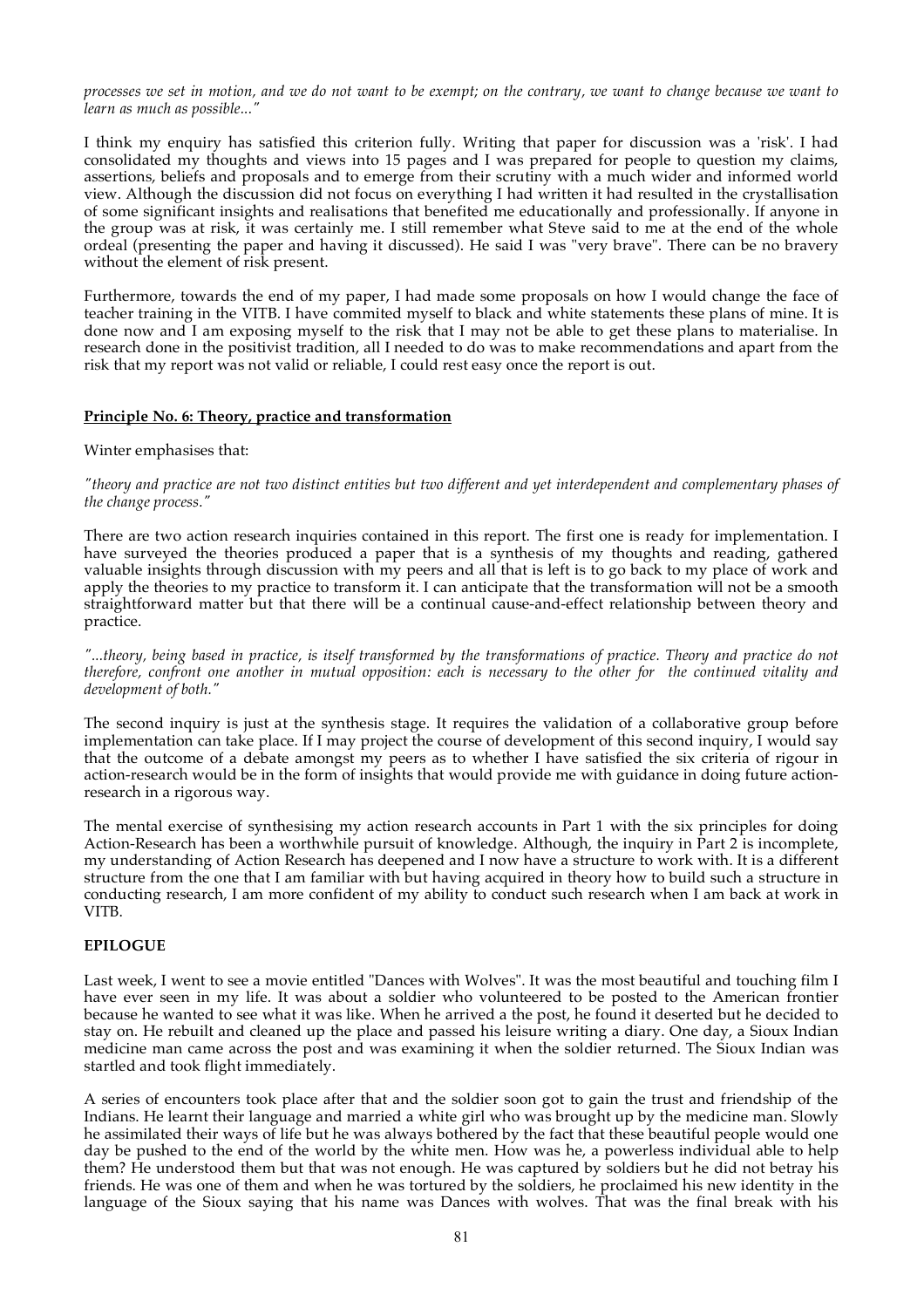heritage. Why did a white man choose to be Sioux Indian when all the white man did not think that Indians were entitled to a free life on land that was rightfully theirs?

The difference is that this one man had lived amongst the Sioux and experienced their way of life and had truly understood that Red Indians are not just riders on horseback that you take aim and shoot at whereas the rest of the white men were only interested in carrying orders to shoot on sight.

What has this movie got to do with Action Research? Well, I could not help thinking about it in action reseach terms. The dialectics amongst the Sioux leaders while conferencing and the dialectics between the Sioux medicine man and the hero helped to bring both parties closer together. The soldier was a living contradiction. He was white and a soldier and therefore he should look upon the Sioux as enemies. Yet, because he was alone and was answerable only to his own actions, he got to become their friend. Technically they were enemies but in reality they were friends. He had to resolve that tension. One way was to negotiate a peace treaty between the Sioux and the white men. If he was able to do that with the understanding he had acquired while he was making his 'inquiry' he would have succeeded in bringing people towards a more productive and peaceful world. Unfortunately, he was powerless but he chose to live and fight as a Sioux for survival on the enclosing frontier.

In a way, I could relate to the main character in the movie because I have experienced the power of dialectics in helping me to understand myself and others and the knowledge I now possess gives me the ability to think, without positivistic frameworks, about how things could be improved at work, and how life and relationships at the workplace can be improved or sustained at a quality that everyone agrees is desirable.

I see the present stage of my development in action research as being at the point where the soldier, out of loneliness at his post, built a fire and did a Red Indian dance round it. He was able to forget his inhibitions and the fact he was white and for the duration of the dance he was just communicating with his friends through dance unaware that they were watching him. He was called Dances with wolves because a wolf was near him when he was dancing. Perhaps I may be called at this stage of my educational development -Dances with Action Reseach. Perhaps I am shedding my inhibitions more and more now that my understanding of Action Research has deepened through the two inquiries I carried out in this assignment.

How much more meaningful it is to do research where:

"The central task of inquiry is to devote reason to the enhancement of wisdom - wisdom being understood here as the desire, the active endeavour, and the capacity to discover and achieve what is desirable and of value in life, both for oneself and for others. Wisdom includes knowledge and understanding but goes beyond them in also including: the desire and active striving for what is of value, the ability to see what is of value, actually and potentially, in the circumstances of life, the ability to experience value, the capacity to help realize what is of value for oneself and for others, the capacity to use and develop knowledge, technology and understanding as needed for the realization of value. Wisdom, like knowledge, can be conceived of, not only in personal terms. We can thus interpret the philosophy of wisdom as asserting: the basic task of rational inquiry is to help us develop wiser ways of living, wiser institutions, *customs and social relations, a wiser world."* (Maxwell, 1984).

I would like to think that I have been touched in a special way with an educational knowledge that has enriched my mind even if it still has not broken habits formed through the years. I would like to think that the knowledge I have acquired is the kind of integrative knowledge (Kolb, 1984) that enables me to feel, understand, judge and create in a holistic way. That I face the world and see what was once my whole world being transformed:

*"...into but one of a multidimensional array of world to experience."*

I hope that this new-found knowledge will take root and grow within me so that some day other people can be touched and transformed by me in the same way that I have been because:

"The dawn of integrity comes with the acceptance of responsibility for the course of one's own life. For in taking *responsibility for the world, we are given back the power to change it."* (Kolb, 1984).

I do not wish to change the world - only a very small part of it, for a start.

The above work has drawn on the concept of 'rigour' appropriate for action research from Winter, R. (1989) *Learning from Experience.* Falmer.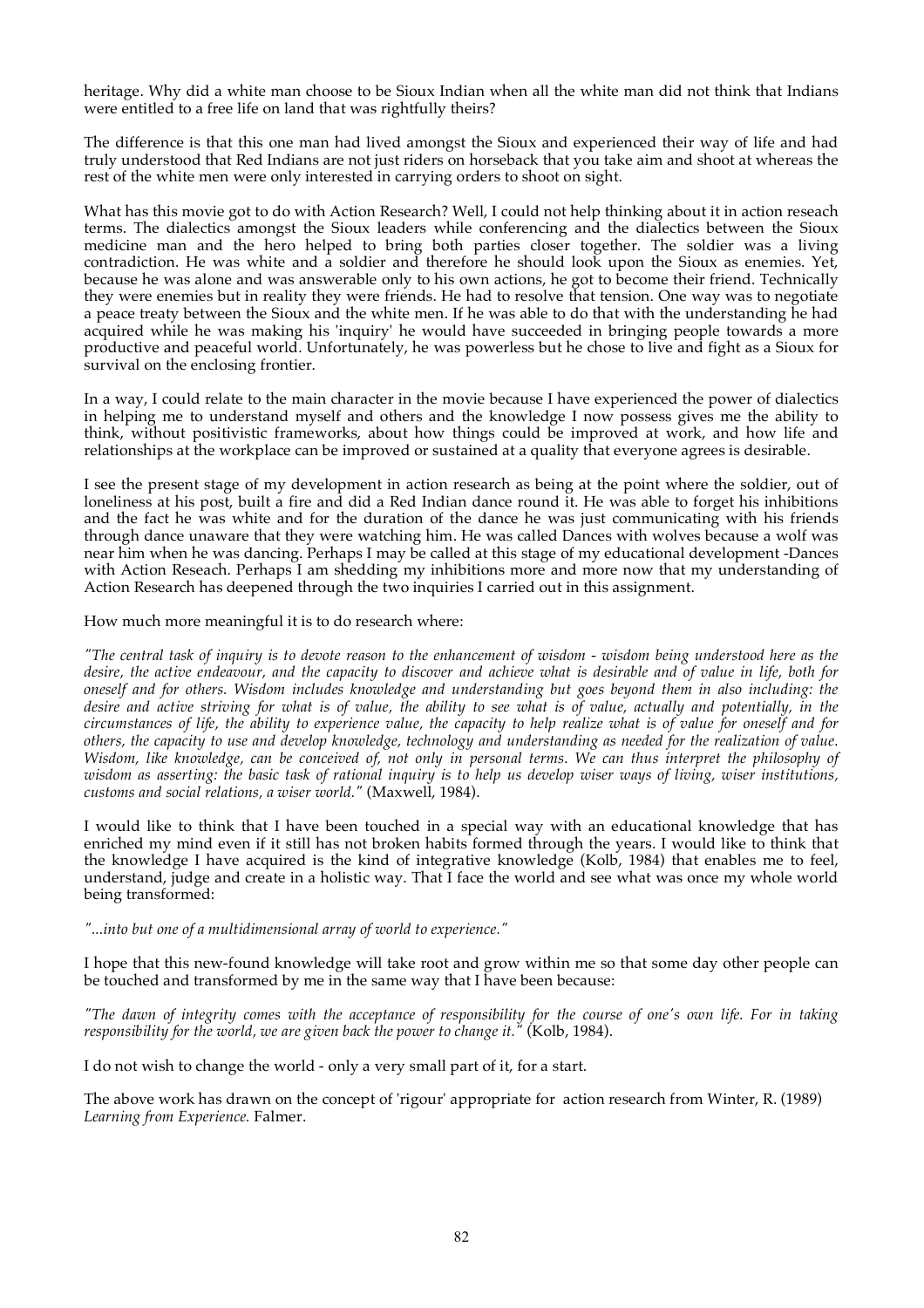### **3.3 THE VALIDATION GROUP AS A CONVERSATIONAL RESEARCH COMMUNITY.**

### **Martin Forrest Faculty of Education Bristol Polytechnic**

In his MEd. dissertation, 'The Teacher as Researcher', Martin Forrest (1983) describes how he used a Validation Group to test the validity of his account of the effectiveness of his in-service support in primary education. The questions below are concerned with making explicit the criteria we use to judge improvement and with judging the effectiveness of one's own actions in relation to improvements in the quality of learning. Such questions appear to be fundamental in many of our enquiries.

# **MARTIN'S QUESTIONS AND RESPONSES**

1) How can we know that an improvement has taken place in the school classroom? What criteria do we use *to judge whether an innovation has led to an improvement in the quality of learning?*

2) In the context of my work as an inset tutor, how effective am I in my role as a disseminator and supporter of innovation? What evidence is there to support my claim to be helping teachers to improve the quality of *their children's learning?*

Both sets of questions were concerned with providing criteria for judging improvement and with trying to identify evidence of improvement of a kind which would satisfy the Validation Group.

The first meeting of the Validation Group engaged in a lengthy discussion which ranged widely over a number of possible criteria of improvment; there were many conflicting points of view and many different pieces of advice were offered to the researcher. Two features stand out in this discussion: firstly, the expressed wish to try to pin down in fairly precise terms the nature of the improvement sought and think in terms of established educational research methods using experimental and control groups. Carol reacted strongly to the suggestion which came from several members of the group, that improvments might be measured in the conventional way:

"It reminds me of the old system of teaching children by the I.T.A. method and the traditional (method). How can you compare one group of five year olds to another group of five year olds. How can you compare the methods of teaching *reading against completely different groups?* (Taped disscussion of first Validation Group meeting).

Carol's response shows up a key weakness in traditional methodology and encourages the search for an approach which takes account of individual differences in children and teachers.

The alternative methodology of an action research approach in which improvements are evaluated over a period of time was put forward as a totally different approach and one that was unfamiliar to most members of the Validation Group.

"Suppose it's not a method where you compare. Suppose we don't look at it like that, suppose we say that as a teacher you have certain values, that you're trying to stimulate certain kinds of qualities in them and that's our main task, to try to understand how you as an individual are relating to these pupils, what you're doing, the kind of problems you say you have, the solutions you've imagined ... if you can actually hold up for public criticism the kind of realtionships you have in the classroom with pupils and other people who can identify with the experiences and the problems you're having (we) can actually learn something about the process of improvement from you, because you've been through certain kinds of processes, that in itself is extremely valuable, because you're holding up for the first time to public criticism the actual process of education and in groups like this I think we'll be able to identify with each other". (Jack Whitehead - taped discussion of first Validation Group meeting)

It was agreed that evidence would be collected in the form of audio and video-tape recordings and, where appropriate, examples of children's work with a view to demonstrating improvement taking place over a period of two to three months (almost to half-term in the Summer term).

Following the first Validation Group meeting, the researcher discussed with the two teachers how the action research might be given a sharper focus, bearing in mind that the intention was not for the researcher to engage in a traditional form of educational research activity, but to monitor improvements taking place over time in relation to the teacher's own educational values and to look at particular children in the class for particular improvements taking place. By the time of the second Validation Group meeting both Sue and Carol were well under way with their respective cycles of action and reflection.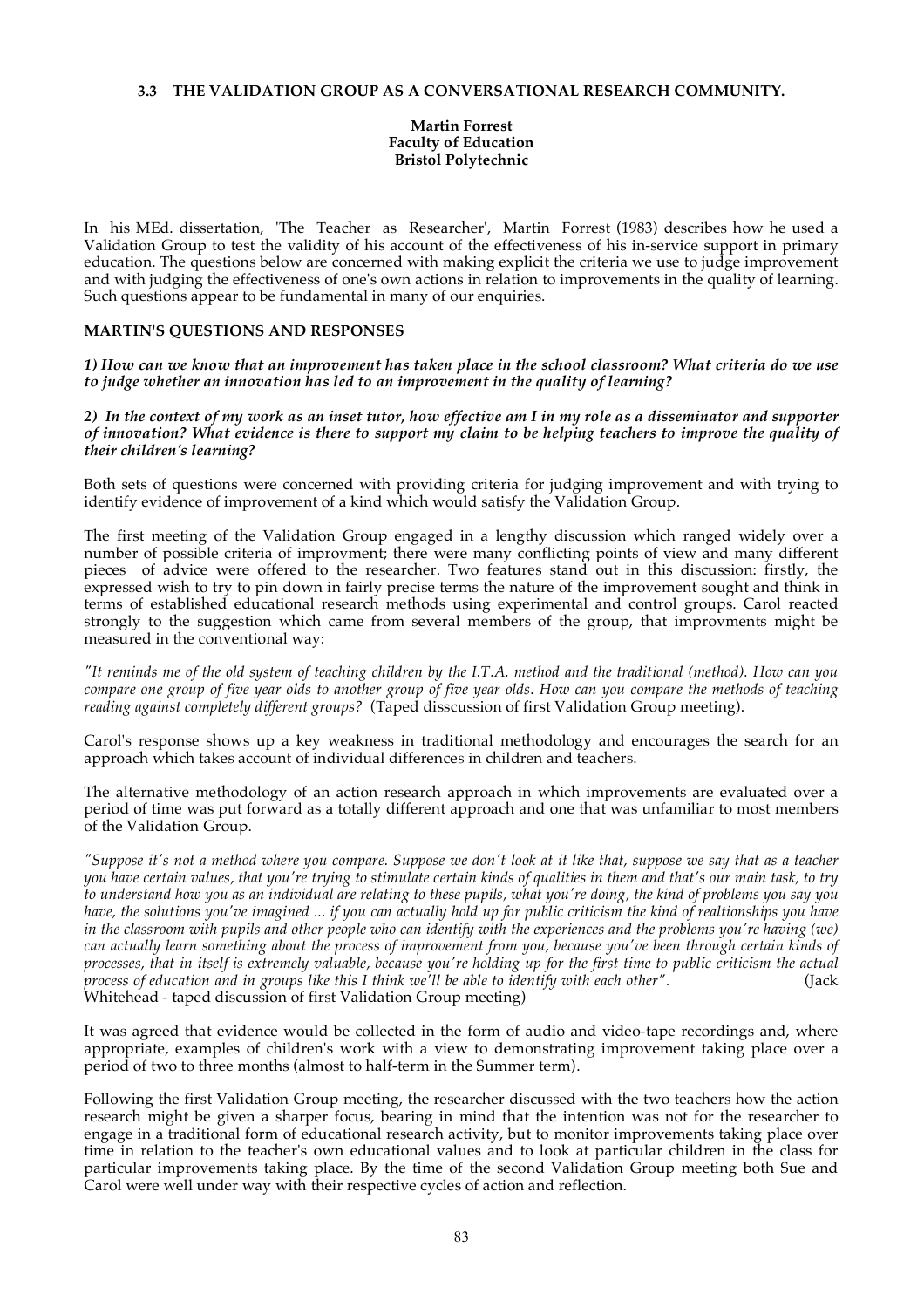### **Evaluating the solutions -**

The report presented to the final Validation Group meeting which attempts to explain the educational practices of Sue Kilminster, spanned the period from early February to late May. This report traced the history of one full action/reflection cycle in which Sue attmepted to resolve two particular problems that she had encountered in her work with historical artefacts. Firstly, there was her need to establish effective ways of promoting the development in her children of lively enquiring minds and the ability to question and argue rationally. Secondly, there was her concern to provide opportunities for children to relate the artefacts to an historical context and in so doing to promote her other aims. For example, her concern with change through time, interdependence and moral values.

Sue's educational values may be said to have been negated (Foster, 1982) in two particular respects: firstly, in relation to helping her pupils to develop lively enquiring minds, Sue felt that she had failed with the first artefact case to provide conditions which might most effectively promote a questioning discussion and rational arguement among the children. This problem was resolved by implementing group work, and by the use of a feely box to help sustain discussion. Secondly, Sue had experienced a negation of her declared intention of helping the children to study each object in its historical context. On the one had, she felt it important for them to speculate in an imaginative way and on the other she wished to introduced relevant source materials. With the first box, problems arose because Sue found difficulty in integrating the additional resources she had provided with the childrens' study of the artefacts. This difficulty arose partly from Sue's not knowing precisely what resources would be needed to back-up the artefacts. Furthermore, her own wish to share the childrens' ignorance in relation to the nature of the objects conflicted with her need as a teacher to be ready to tackle the next stage of development: the exploration of the historical context of each object. The long term solution as suggested earlier would be to produce supporting packs of two-dimensional resource material. The short-term solution was provided by the phased introduction of relevant resources supplies from the Polytechnic resources collection.

### **Sue - modification of practice in the light of evaluation**

The report presented to the Validation Group represents one completed cycle of action/reflection by Sue and had incorporated within it a number of suggestions for modification of her practice. The eighth point relates to seeing how far the children can work systematically on their own.

In the course of the third Validation Group meeting, Sue indicated that, as a result of seeing the video-tape of Carol's five and six year olds and the extent to which they had learnt to work independently of the teacher, she would like to see how far her eight and nine year olds had now developed the ability to work autonomously as the result of the work she had been doing. *"I would like to use the experience and just give them the objects without any help at all."*

Accordingly, Sue planned two weeks after the final Validation Group meeting for the researcher to videorecord the whole class, divided this time into new groups, each working with a completely new object. Sue had thus embarked upon a new cycle, spurred on by her colleague from another school and taking into account the eight points which arose from her evaluation of the earlier implementation of work with artefacts.

# **Evaluating the solutions - Carol**

Carol's educational values included her contention that it is important to try to get children to appreciate some idea of time. Her belief in the importance of this may be said to have been negated by her perception of limitations in her children' understanding of time past. In discussion with the researcher, Carol voiced her doubts about helping children to sort out a 'sense of chronology.' A second way in which Carol's educational values may be said to have been negated is in relation to her aim of developing lively and enquiring minds. Here again, it was Carol's own perception of her childrens' limitations which formed a barrier. Carol felt that words of exhortation written by the Avon primary teachers 'Working Party of which she had herself been a member, were less appropriate to her own much younger children, for example the report states:

"The exercise is likely to be more productive if, in the first instance, children are allowed to handle and discuss the object *without teacher interference."* (Avon Education Committee, 1982c)

Carol's conviction that such a technique was impossible with five and six year olds, at first seemed unshakeable, but her recognition that they may be "helped to do this through experience" is contained in her statement:

"It's like putting a maths card in front of a five year old and saying 'Try and work things out for yourself.' They *wouldn't be able to unless they'd had experience before.'*

Carol was prepared to try out the procedure and to see what happened, though she was clearly sceptical: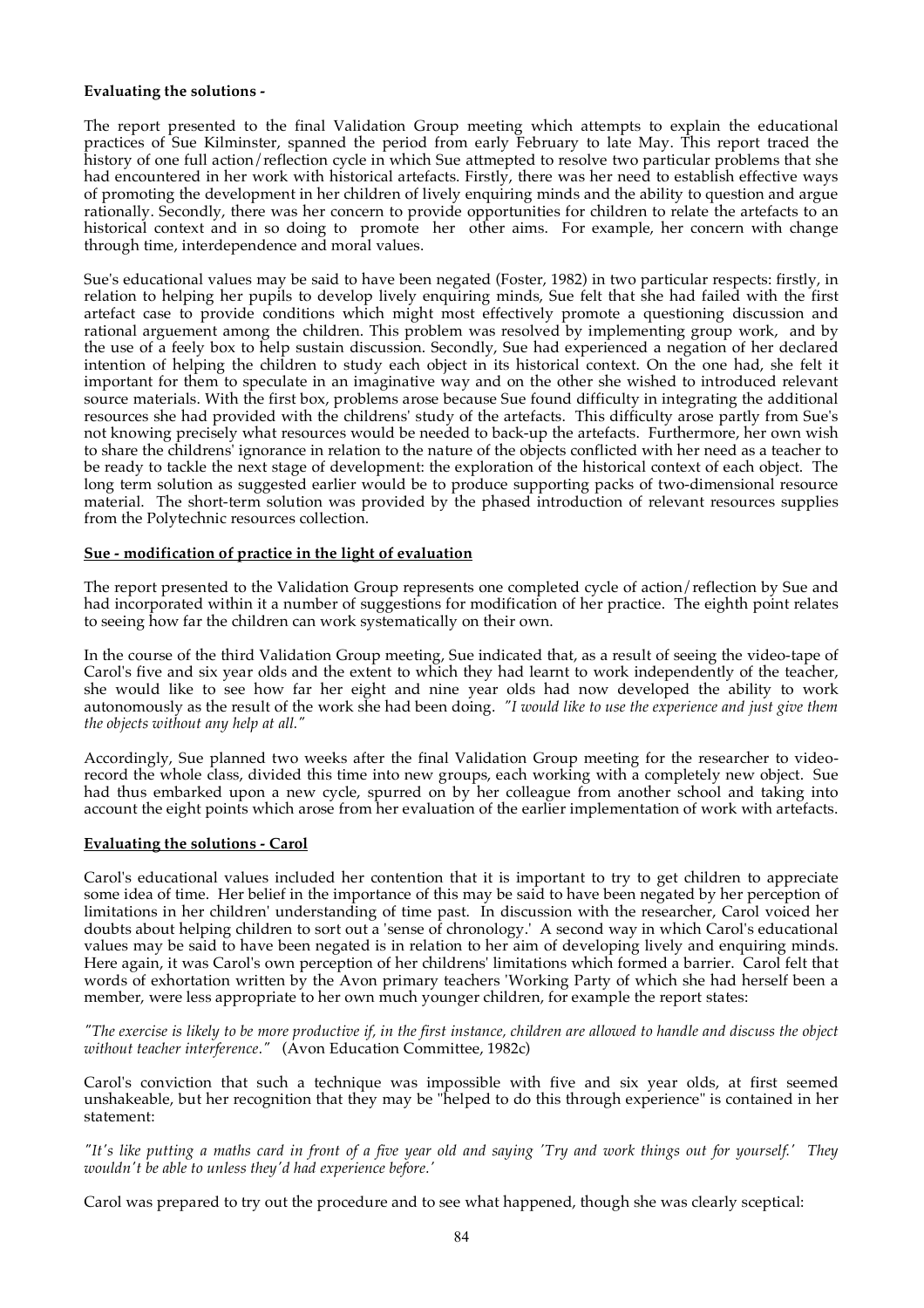*"....... I will give it a try just to prove the point."*

The second Validation Group discussed the transcript of the children using their second artefact case in which Carol introduced the feely box abd made some reference to the transcript of the subsequent discussion between Carol and the researcher. The documentation makes clear that Carol acknowledged that an improvement had taken place in relation to developing an enquiring mind as evidenced by their use of language. The language used by the children drew the following question from Jack Whitehead at the second meeting of the Validation Group:

"If we could get back to that point about criteria; on the first question, would everybody accept that kind of evidence if it was subjected to analysis of the relevant criteria of lively enquiring minds, the ability to question and argue rationally *was evidence ........?*

........ I've got a feeling for the first time that Martin might be able to justify that statement - it's on the last page (of the *transcript) - "I wonder whether my Auntie Millie's auntie was born there.""*

Encouraged by the response of the children to the second artefact study case, Carol decided to withdraw from the discussion to an even greater extent when she came to use the third study case. This time she did not use the feely box but reverted to wrapping each object in paper. The proceedings were video-taped and the recording presented to the third Validation Group meeting for them to scrutinize. The Validation Group was clearly impressed, in particular, by the way the children approached each object in turn with very little help this time from their teacher.

Jack: "The last thing that impressed me most (with that shoe last) was the way, somehow, these children came to that *conclusion through dialogue and discussion themselves. It was very impressive."*

**Mary W:** "I just wanted to say I was very impressed by the evidence of lively enquiring minds......"

The researcher was asked by Jack to pick out the points in the early dialogues with Carol when she made plain her doubts about the childrens' ability to work in this autonomous way. The following dialogue ensued:

**Carol:** *"You proved me wrong on this!"*

**Jack:** I think that's quite crucial to Martin's work: I was very impreseed at the way the children were arguing among themselves and I just felt here, when you say here on the bottom of the second page "they wouldn't be able to unless they had experienced it before".... (reference to analogy with Maths workcard) .... what you've demonstrated here is that you *were giving them that experience and they did argue rationally."*

Group member: *"You weren't giving them this before"*

**Carol:** *"They'd actually progressed."*

With regard to Carol's concern with developing in her children an understanding of time past as well as with regard to language development, one extract from the first Validation Group meeting, after Carol had used her first artefact study case, shows that Carol recognised the importance of using artefacts to overcome the severe limitations in children's understanding of time.

**Ron Adams:** *"What do you hope to achieve with these that you couldn't achieve in their absence?"*

Carol: "Well, it's a lot better to have the objects than photographs with this age. Such a lot of language has come out of it - I suppose I could have had language out of other objects - it's given them some insight into historical things. They've *been very excited about them."*

With the second and third study cases, very limited attention was paid to placing objects in their historical context and associating specialised vocabulary with the artefacts. However, with encouragement from the researcher this level of specificity was gradually extended. For example, with the second box, Carol's explaining the use of the weaving comb and the researcher's intervention which placed this object chronologically before the Roman mosaic.

Comments were made by members of the Validation Group on the evidence presented in the video-tape of children showing some awareness of time. One of the objects discussed by the children was a leather-bound eighteenth century book.

One group member made the following point: